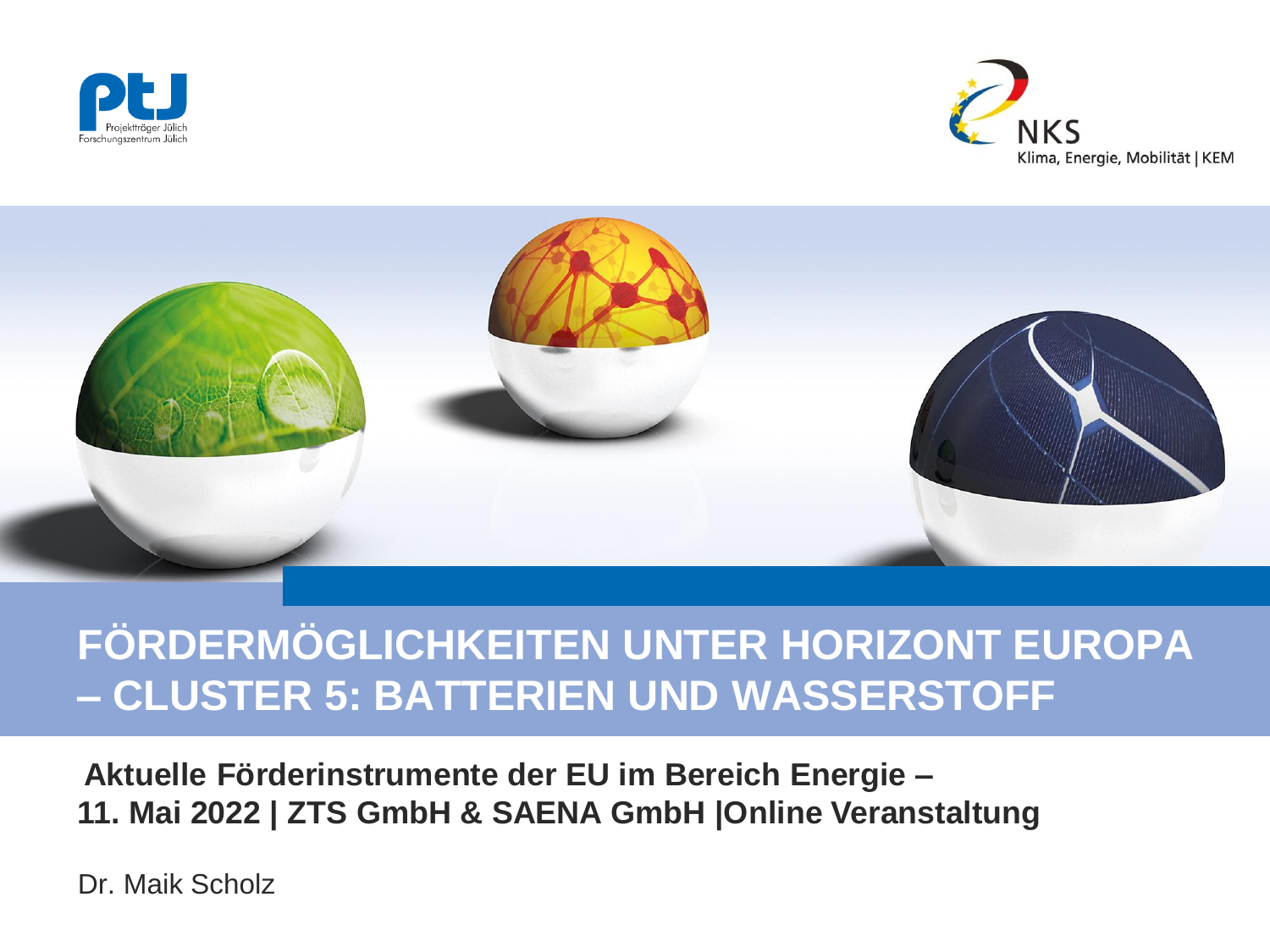



# **ÜBERBLICK**

- **BATT4EU-Partnerschaft** 
	- Aktuelle Förderaufrufe
- **Clean Hydrogen Partnerschaft** 
	- Aktuelle Förderaufrufe
	- **Vorstellung ausgewählter Topics**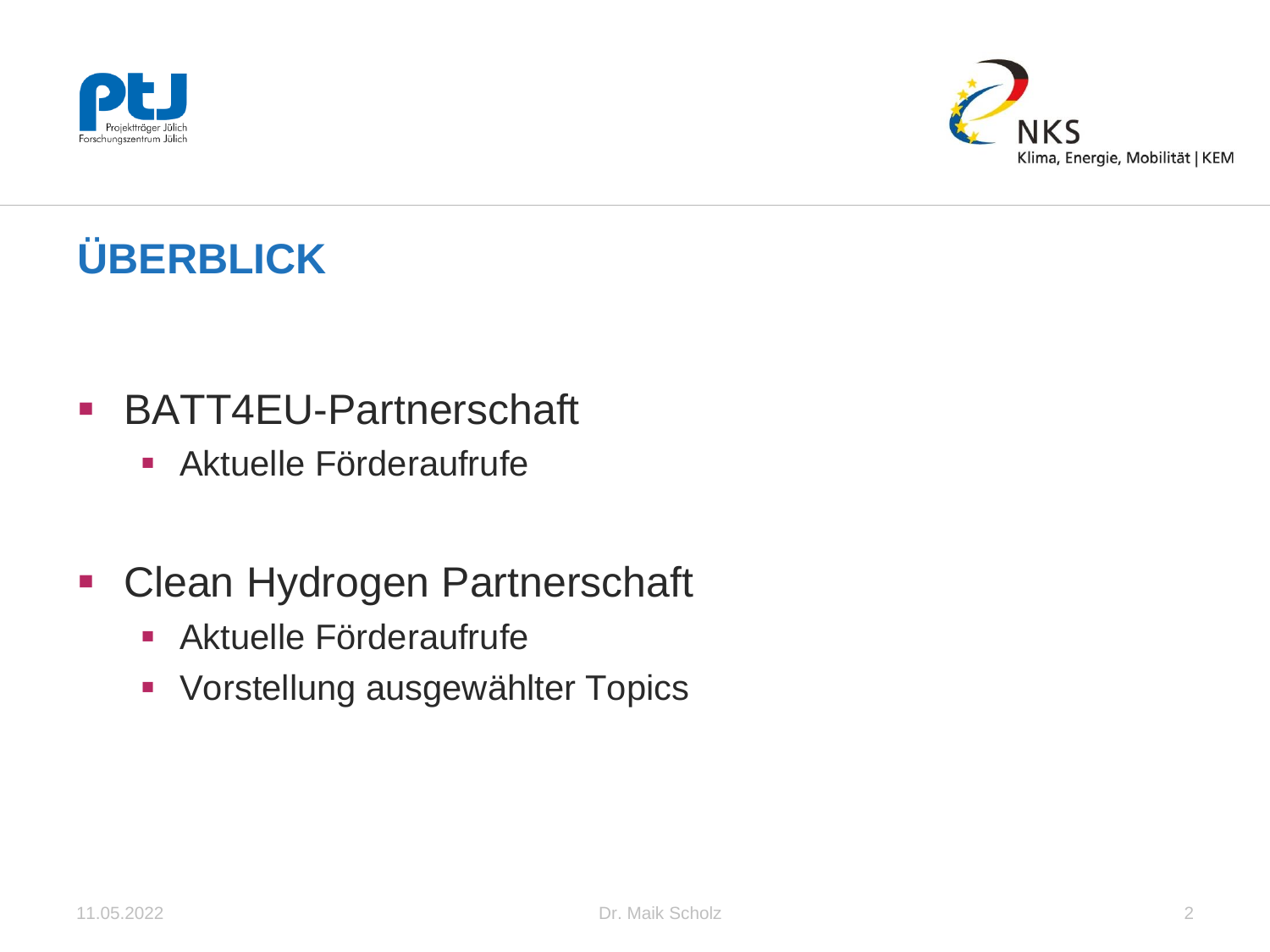11.05.2022 Dr. Maik Scholz 3

### Gesamtbudget: 925 Mio. EUR (2021-2027)

### Budget 2022: 133 Mio. EUR

10 Topics – 22 förderbare Projekte (Cluster 5: Destination 2)

# **BATT4EU**

*Towards a competitive European industrial battery value chain for stationary applications and e-mobility*

### Ko-programmierte Partnerschaft zwischen EC und BEPA

#### Ziele:

- Steigerung der globalen Wettbewerbsfähigkeit
- Beschleunigtes Wachstum der batterieproduzierenden Industrie
- Beschleunigung der Einführung von E-Mobilität
- Verbesserte Ökobilanz der Batterie-Wertschöpfungskette
- Demonstration innovativer Anwendungsfälle der Batterieintegration in stationären Energiespeichern und Fahrzeugen/Schiffen/Flugzeugen



Partnership Association

Batteries European Partnership



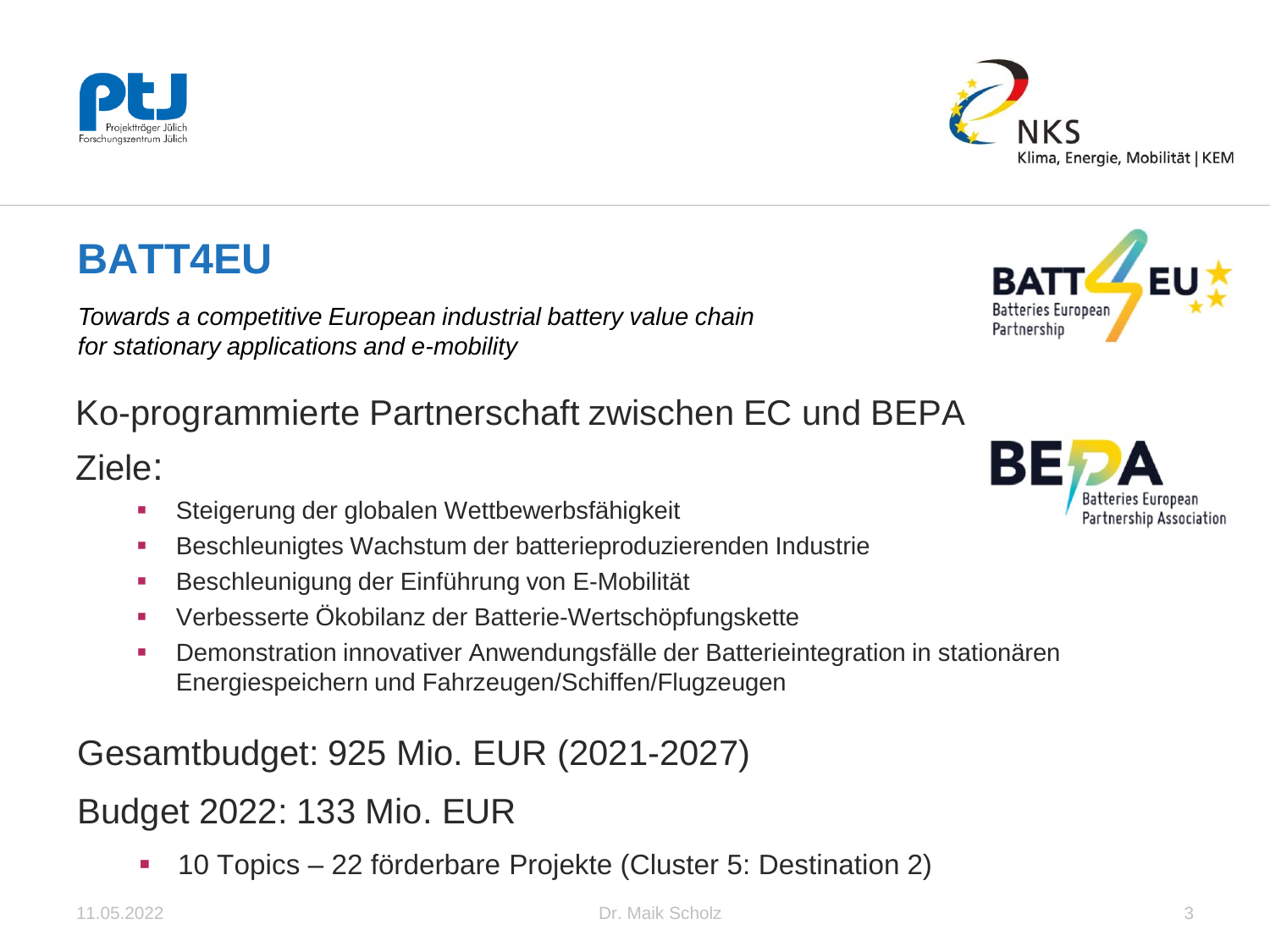



# **FÖRDERAUFRUFE**



| <b>Topic Code</b>                                                                                         | <b>Topic Title</b>                                                                                                                                                               | <b>ToA</b><br><b>TRL</b>       | EU-<br>Förder-<br>anteil      | Projekt-<br>anzahl | Förder-<br>quote                            |
|-----------------------------------------------------------------------------------------------------------|----------------------------------------------------------------------------------------------------------------------------------------------------------------------------------|--------------------------------|-------------------------------|--------------------|---------------------------------------------|
| Ko-programmierte Partnerschaft<br>Batt4EU   Towards a competitive European industrial battery value chain |                                                                                                                                                                                  |                                | (Vorschlag<br>der EU-<br>KOM) | (geplant)          | (non-profit<br>legal<br>entities<br>$100\%$ |
| HORIZON-CL5-2022-D2-01-01                                                                                 | Sustainable processing and refining of battery grade graphite                                                                                                                    | IA<br><b>TRL 6-7</b>           | 5,0                           | $\overline{2}$     | 60 %                                        |
| HORIZON-CL5-2022-D2-01-02                                                                                 | Interface and electron monitoring for the engineering of new<br>and emerging battery technologies                                                                                | <b>RIA</b><br><b>TRL 3-4</b>   | 5,0                           | $\overline{2}$     | 100 %                                       |
| HORIZON-CL5-2022-D2-01-03                                                                                 | Furthering the development of a materials acceleration platform<br>for sustainable batteries (combining AI, big data, autonomous<br>synthesis robotics, high throughput testing) | <b>RIA</b><br><b>TRL 3-4</b>   | 20,0                          | $\mathbf 1$        | 100 %                                       |
| HORIZON-CL5-2022-D2-01-04                                                                                 | Towards creating an integrated manufacturing value chain in<br>Europe                                                                                                            | IA<br><b>TRL 6-7</b>           | $7,0-8,0$                     | $\overline{2}$     | 60 %                                        |
| HORIZON-CL5-2022-D2-01-05                                                                                 | Next generation technologies for High-performance and safe-<br>by-design battery systems for transport and mobile applications                                                   | <b>RIA</b><br>TRL <sub>5</sub> | 5,0                           | $\overline{2}$     | 100 %                                       |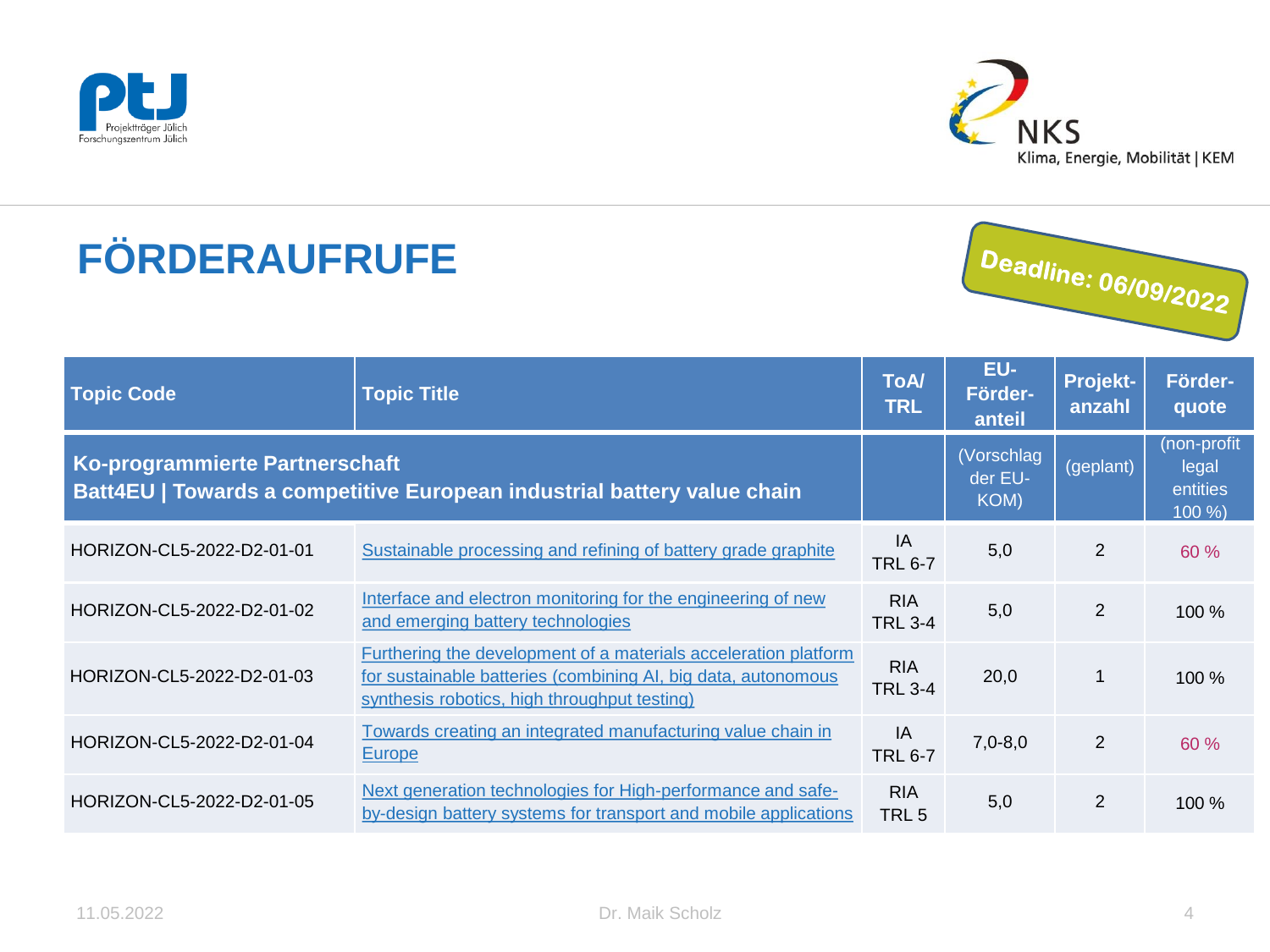



# **FÖRDERAUFRUFE**



| <b>Topic Code</b>                                                                                         | <b>Topic Title</b>                                                                                                                                      | <b>ToA/</b><br><b>TRL</b>    | EU-<br>Förder-<br>anteil      | Projekt-<br>anzahl | Förder-<br>quote                           |
|-----------------------------------------------------------------------------------------------------------|---------------------------------------------------------------------------------------------------------------------------------------------------------|------------------------------|-------------------------------|--------------------|--------------------------------------------|
| Ko-programmierte Partnerschaft<br>Batt4EU   Towards a competitive European industrial battery value chain |                                                                                                                                                         |                              | (Vorschlag<br>der EU-<br>KOM) | (geplant)          | (non-profit<br>legal<br>entities<br>100 %) |
| HORIZON-CL5-2022-D2-01-06                                                                                 | Embedding smart functionalities into battery cells (embedding<br>sensing and self-healing functionalities to monitor and self-<br>repair battery cells) | <b>RIA</b><br><b>TRL 2-4</b> | 5,0                           | 3                  | 100 %                                      |
| HORIZON-CL5-2022-D2-01-07                                                                                 | Digitalisation of battery testing, from cell to system level,<br>including lifetime assessment                                                          | <b>RIA</b><br><b>TRL 5-6</b> | 5,0                           | 3                  | 100%                                       |
| HORIZON-CL5-2022-D2-01-08                                                                                 | Coordination of large-scale initiative on future battery<br>technologies                                                                                | <b>CSA</b>                   | 3,0                           | 1                  | 100 %                                      |
| HORIZON-CL5-2022-D2-01-09                                                                                 | Physics and data-based battery management for optimised<br>battery utilisation                                                                          | <b>RIA</b><br>TRL 4          | 5,0                           | 3                  | 100 %                                      |
| HORIZON-CL5-2022-D2-01-10                                                                                 | Streamlined collection and reversed logistics, fully automated,<br>safe and cost-efficient sorting, dismantling and second use<br>before recycling      | <b>RIA</b><br><b>TRL 5-7</b> | 5,0                           | 3                  | 100%                                       |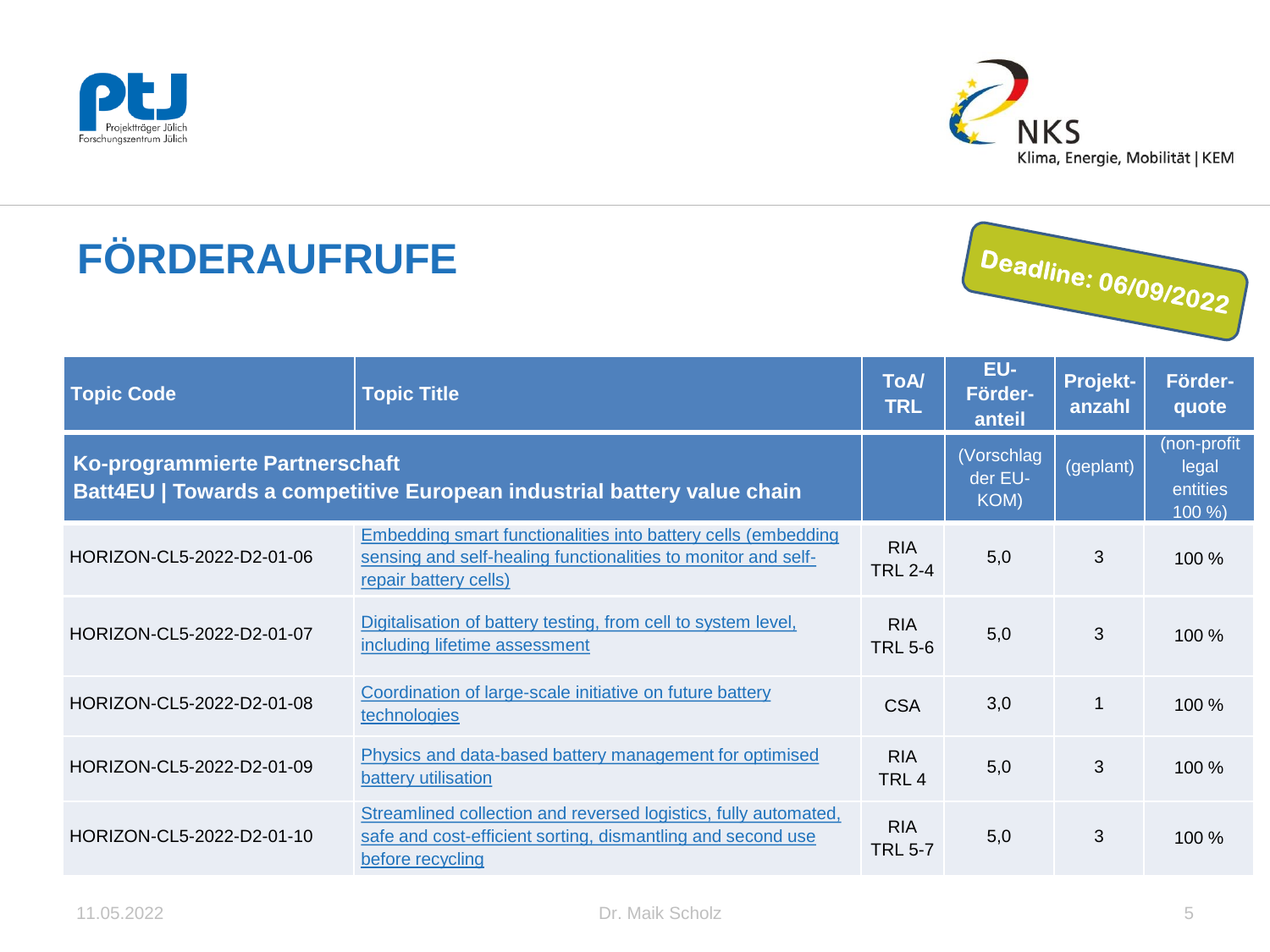



### **HINWEISE**

- › Ausschreibungen zur Anwendung bzw. Einsatz von Batterie-Technologien auch in anderen Destinations von Cluster 5
- › weitere Topics mit Batteriebezug in Dest. 5 und Dest. 3

# **NÜTZLICHE LINKS**

- › Homepage BEPA <https://bepassociation.eu/>
- › Cluster 5 Info Day 2022 [https://ec.europa.eu/info/research-and-innovation/events/upcoming](https://ec.europa.eu/info/research-and-innovation/events/upcoming-events/horizon-europe-info-days/cluster-5_en)events/horizon-europe-info-days/cluster-5\_en
- › Arbeitsprogramm Cluster 5 https://ec.europa.eu/info/funding-tenders/opportunities/docs/2021- [2027/horizon/wp-call/2021-2022/wp-8-climate-energy-and-mobility\\_horizon-2021-2022\\_en.pdf](https://ec.europa.eu/info/funding-tenders/opportunities/docs/2021-2027/horizon/wp-call/2021-2022/wp-8-climate-energy-and-mobility_horizon-2021-2022_en.pdf)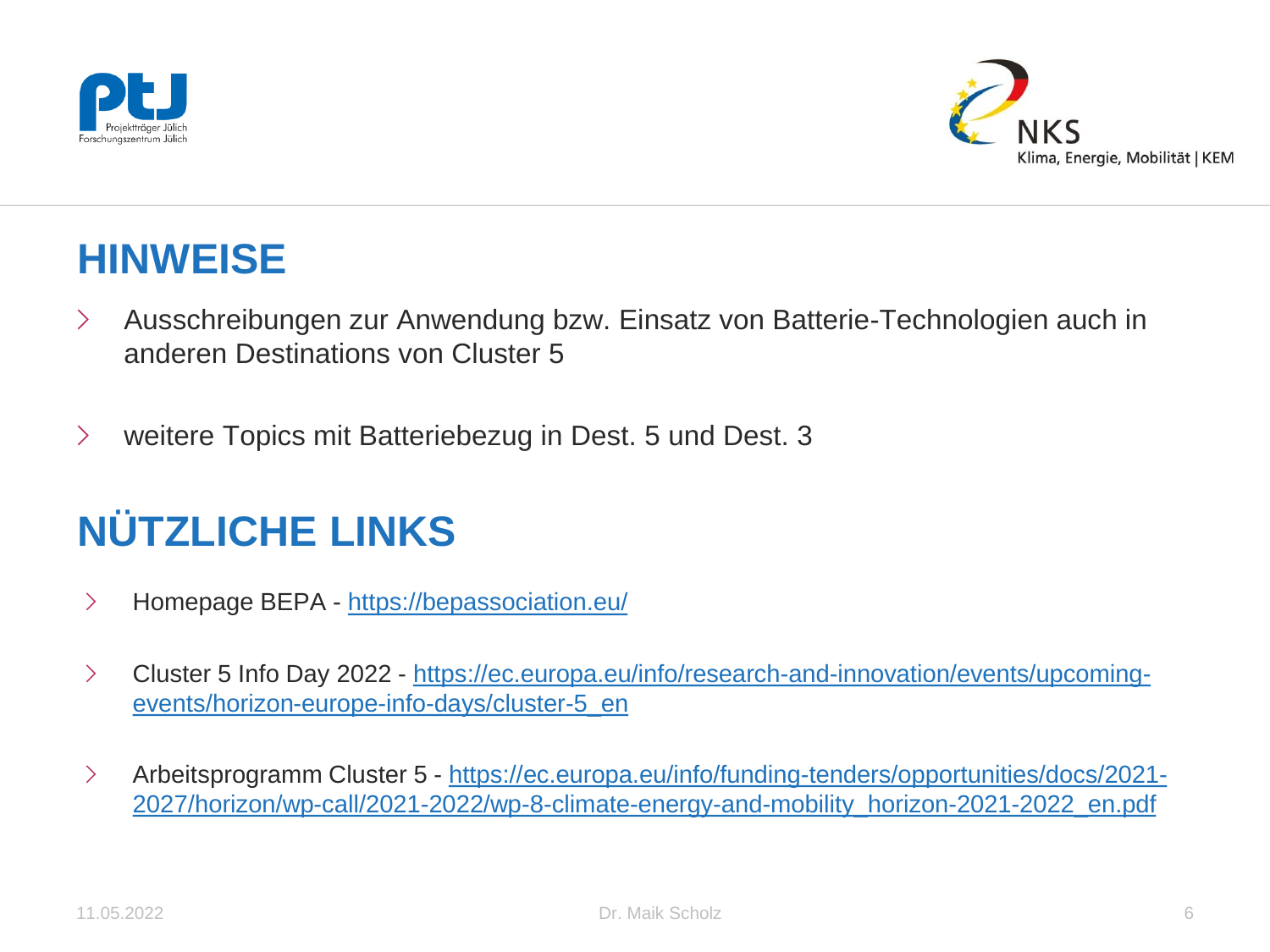

# **WASSERSTOFF IN HORIZONT EUROPA**



Institutionalisierte Partnerschaft *Clean Hydrogen*

- › Nachfolger der Partnerschaft FCH JU seit Ende 2021 (Rechtsgrundlage *single basic act*)
- › Mitglieder
	- › Europäische Kommission (öffentlicher Partner)
	- › Hydrogen Europe und Hydrogen Europe Research (private Partner)
- › Gesamtbudget 1 Mrd. EUR seitens der EC + mind. 1 Mrd. von den privaten Partnern
- › Zielsetzung:
	- › Verbesserung der Kosteneffizienz, Zuverlässigkeit, Quantität und Qualität sauberer Wasserstofflösungen, um effizientere und günstigere Wasserstoff-Elektrolyseure und kostengünstigere Verkehrs- und Industrieanwendungen zu ermöglichen.
	- › Beschleunigung der Entwicklung einer europäischen Wertschöpfungskette für saubere Wasserstofftechnologien
	- › Beitrag zur Erreichung der Ziele der Europäischen Wasserstoffstrategie

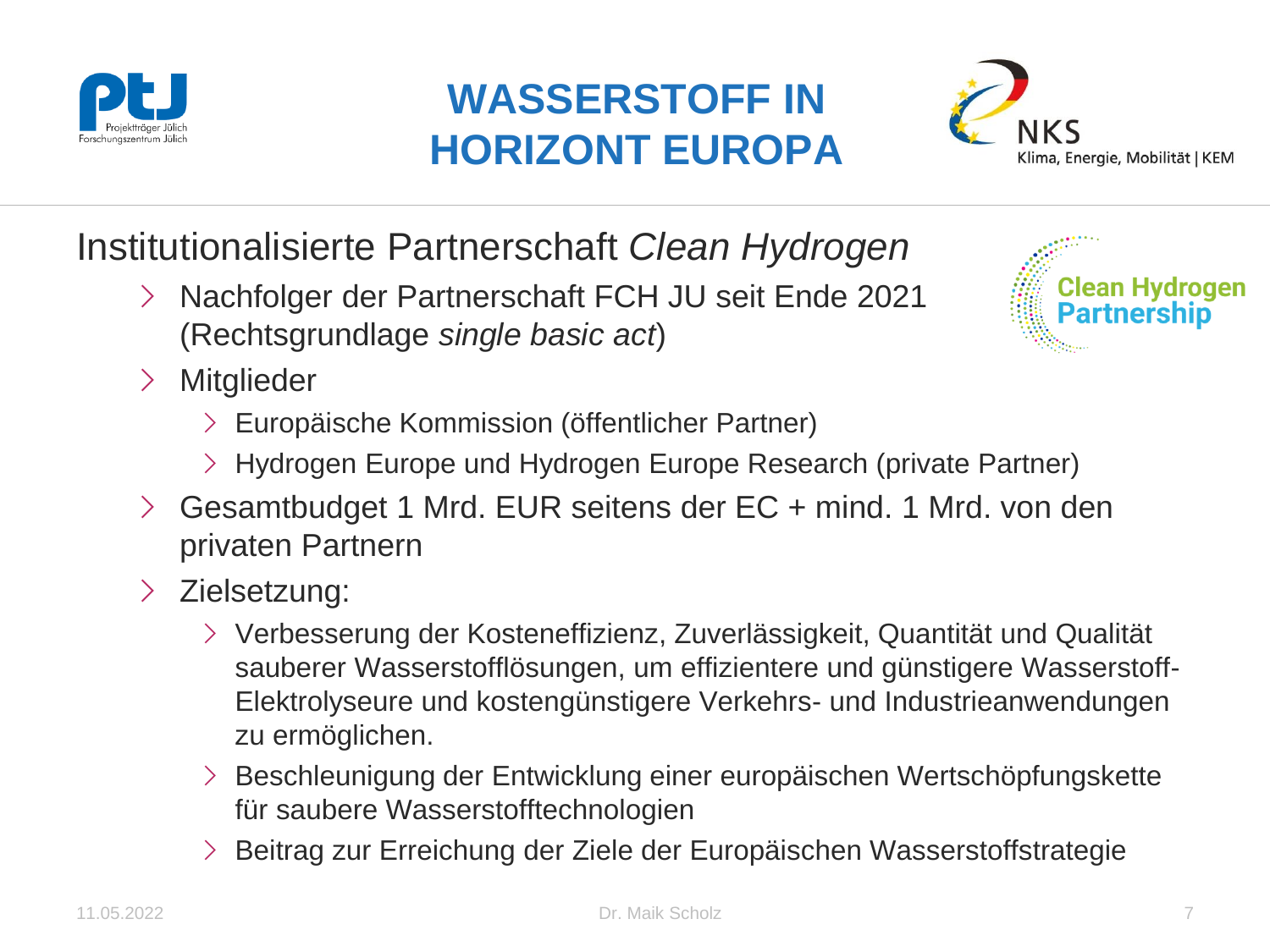



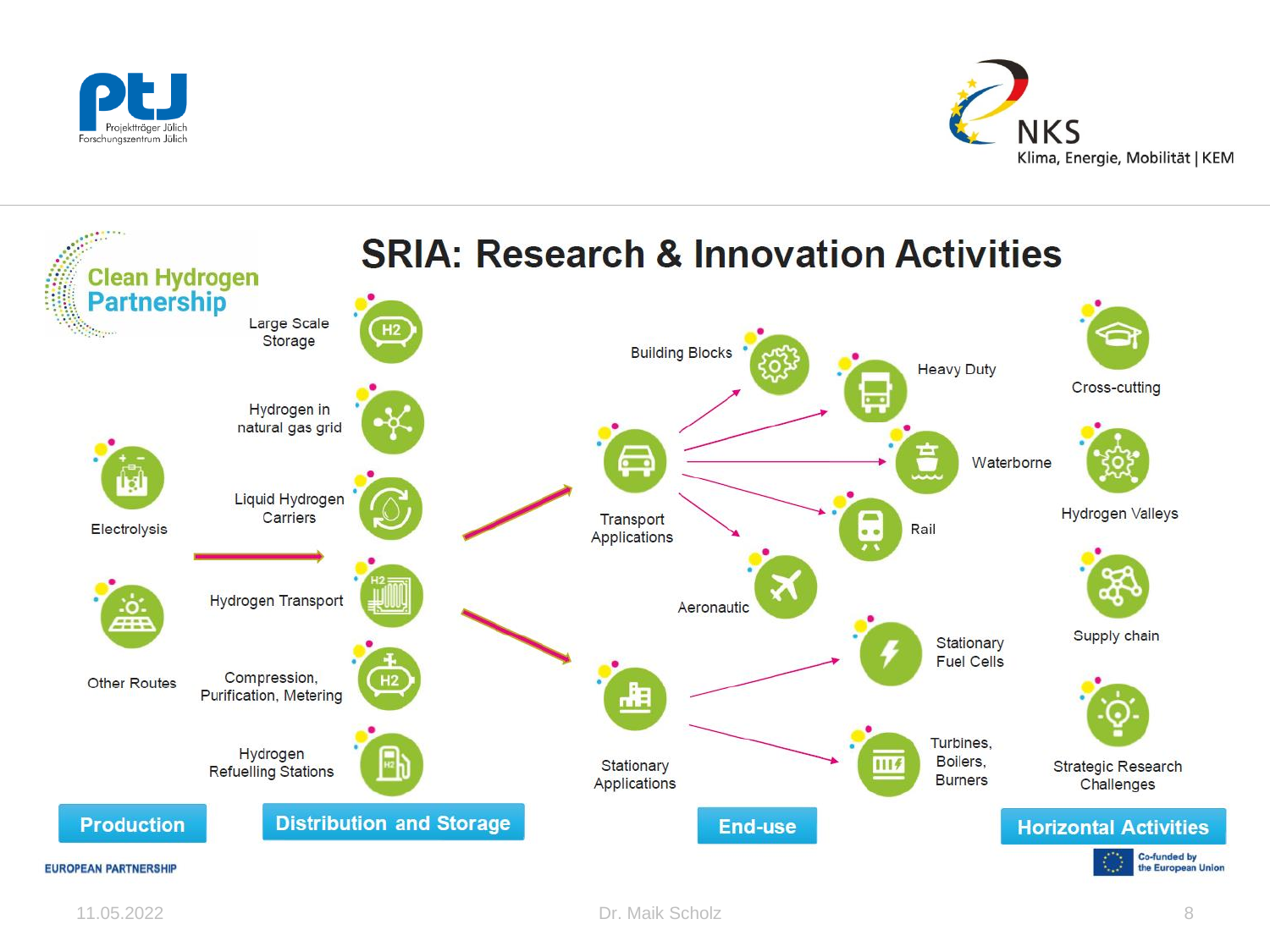



# **CLEAN HYDROGEN JU – ANNUAL WORKING PLAN (AWP)**

- › erstes Arbeitsprogramm seit 01. März mit einem Budget von 300,5 Mio. EUR veröffentlicht
- › Förderaufrufe in den Bereichen
	- > Produktion von erneuerbarem H<sub>2</sub> (10 Topics)
	- $\angle$  Verteilung und Speicherung von H<sub>2</sub> (11 Topics)
	- Stationäre (4 Topics) und mobile (8 Topics) Anwendung von H2
	- › Übergeordnete und Querschnittsaspekte (*Hydrogen Valleys, etc.*) (8 Topics)
- Zwei Deadlines
	- $\geq$  26 Topics am 31.05.2022 (Budget 179,5 Mio. EUR)
	- $\geq$  15 Topics am 20.09.2022 (Budget 121 Mio. EUR)
- › Fördermaßnahmen
	- $\geq$  29 Research and Innovation Actions (RIA)
	- › 10 Innovation Actions (IA) 6 IAs als *Flagship Projects*
	- › 2 Coordination and Support Action (CSA)



In accordance with the Council Regulation (EU) 2021/2085 and with Article 33 of the Financial Rules of the Clean Hydrogen Joint Undertaking.

The work programme is made publicly available after its adoption by the Governing Board.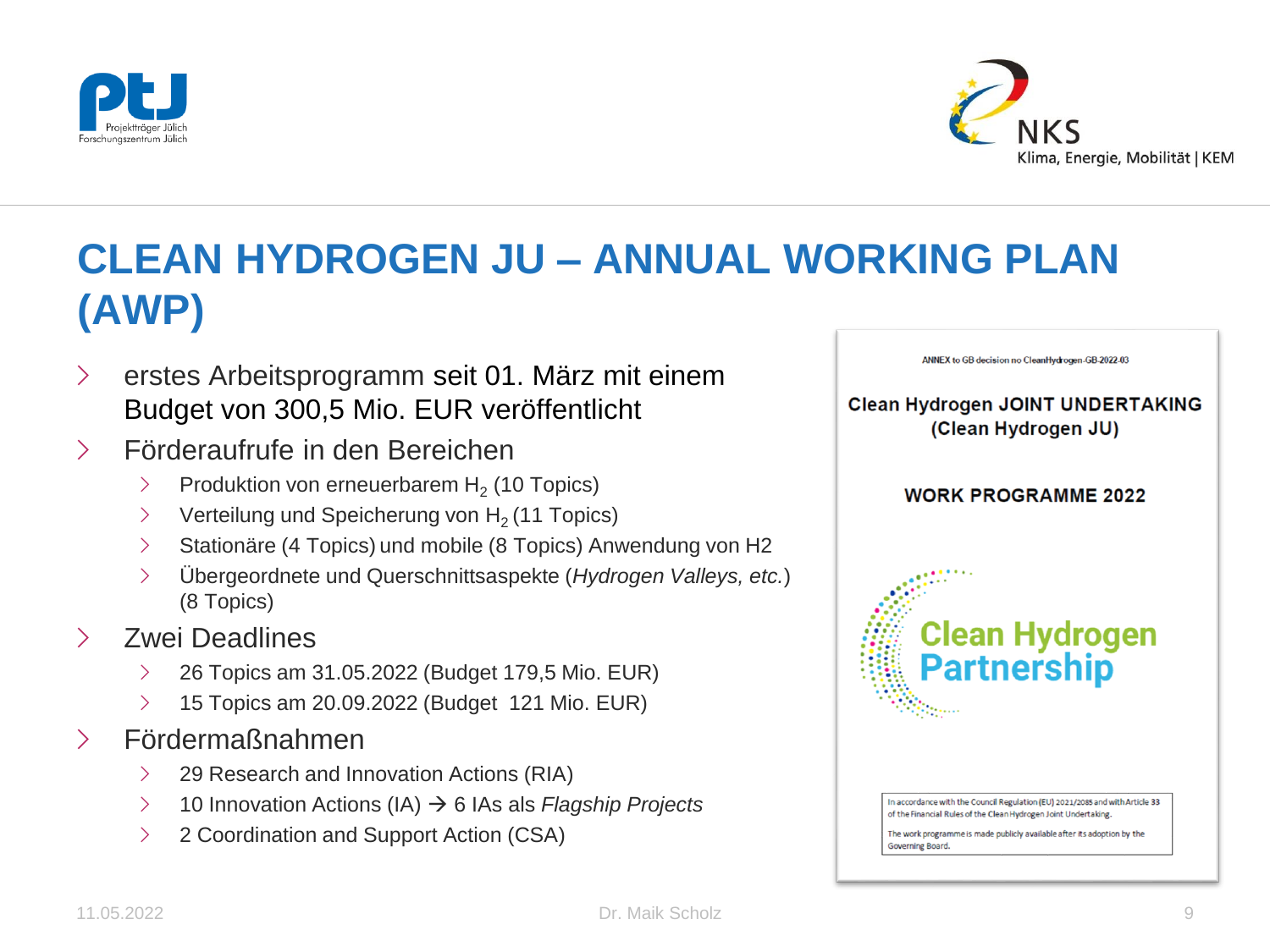



# **BESONDERHEITEN DES FÖRDERAUFRUFS**

- › Maximaler Förderbeitrag pro Topic
- › mind. ein Mitglied von Hydrogen Europe/ Hydrogen Europe Research muss im Konsortium vertreten sein
- › MRL (Manufacturing Readiness Level) statt TRL
- › Synergien mit anderen Programmteilen sowie mit anderen europäischen und nationalen Förderprogrammen

#### › *Flagship Projects*

- › Projekte, von denen erwartet wird, dass sie erhebliche Auswirkungen auf die Beschleunigung des Übergangs zu einer Wasserstoffwirtschaft haben
- › und nach Projektabschluss die Wasserstoffanwendung(en) vollständig demonstriert ist/sind (einschließlich des Geschäftsmodells)
- › und im Erfolgsfall in die Phase der Markteinführung eintreten und in großem Maßstab (oder auf kommerzieller Basis) repliziert werden kann/können.
- › Besondere Merkmale z.B. ein hohes Gesamtbudget, um Volumen und Größenordnung zu erreichen, und daher eine begrenzte Finanzierung und eine hohe Ko-finanzierung erforderlich  $\rightarrow$  Synergien mit anderen Förder- und Finanzierungsquellen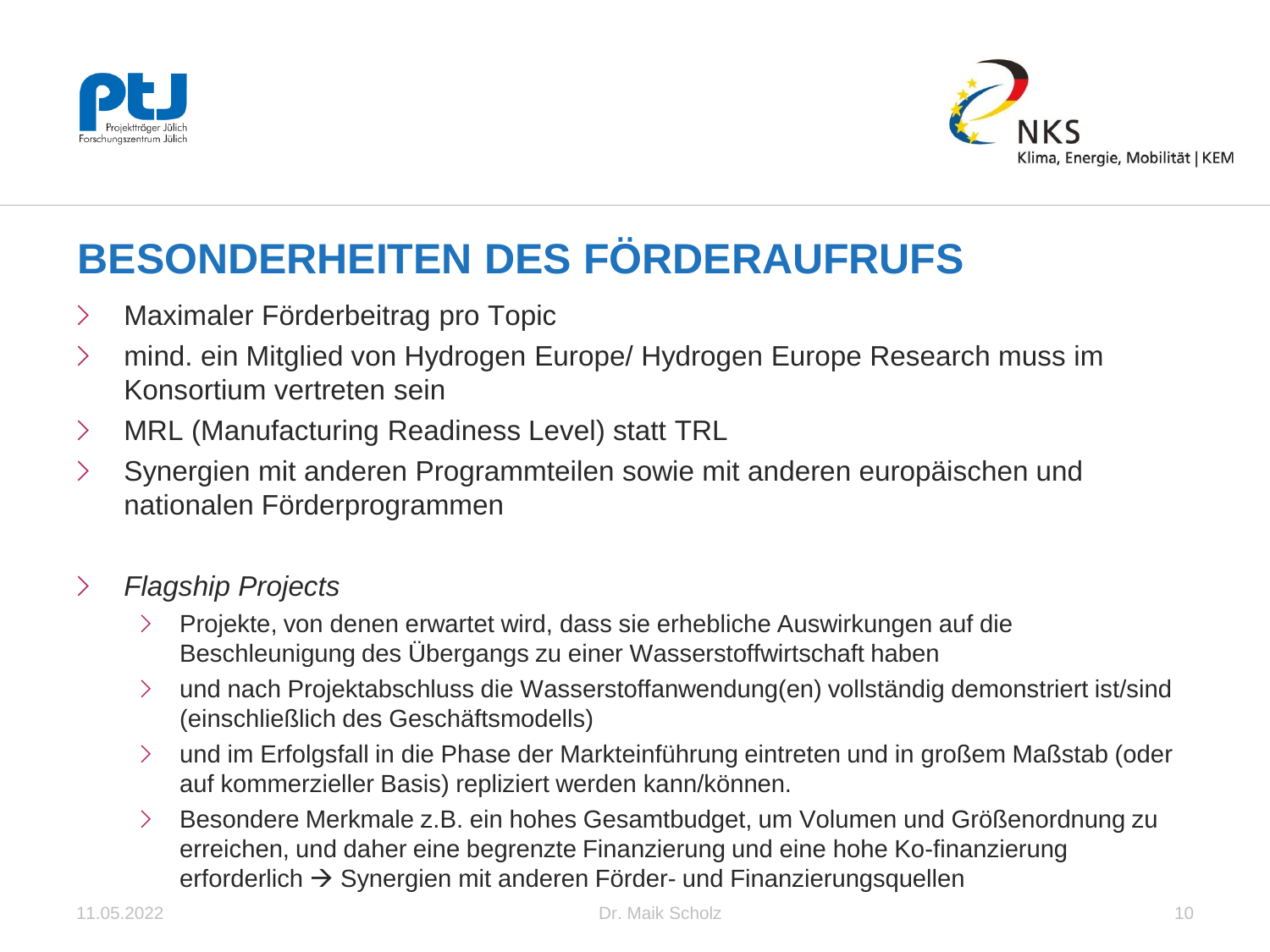



#### **FÖRDERAUFRUF BEREICH: RENEWABLE HYDROGEN PRODUCTION Deadline: 31/05/2022**

| <b>Topic Code</b>                                                                    | <b>Topic Title</b>                                                                                                                  | <b>ToA/</b><br><b>TRL</b>      | <b>EU-Förder-</b><br>anteil   | Projekt-<br>anzahl | Förder-<br>quote                           |
|--------------------------------------------------------------------------------------|-------------------------------------------------------------------------------------------------------------------------------------|--------------------------------|-------------------------------|--------------------|--------------------------------------------|
| <b>Institutionalisierte Partnerschaft</b><br><b>Clean Hydrogen Joint Undertaking</b> |                                                                                                                                     |                                | (Vorschlag<br>der EU-<br>KOM) | (geplant)          | (non-profit<br>legal<br>entities<br>100 %) |
| HORIZON-JTI-CLEANH2-2022-01-<br>01                                                   | Development and validation of pressurised high temperature<br>steam electrolysis stacks (Solid Oxide Electrolysis)                  | <b>RIA</b><br>TRL <sub>4</sub> | 2,5                           | 1                  | 100 %                                      |
| HORIZON-JTI-CLEANH2-2022-01-<br>02                                                   | Development and validation of pressurised high temperature<br>steam electrolysis stacks (Proton Conducting Ceramic<br>Electrolysis) | <b>RIA</b><br>TRL <sub>4</sub> | 2,5                           | 1                  | $100\%$                                    |
| HORIZON-JTI-CLEANH2-2022-01-<br>03                                                   | Development of low temperature water electrolysers for highly<br>pressurised hydrogen production                                    | <b>RIA</b><br>TRL <sub>5</sub> | 2,5                           | 2                  | 100 %                                      |
| HORIZON-JTI-CLEANH2-2022-01-<br>06                                                   | Efficiency boost of solar thermochemical water splitting                                                                            | <b>RIA</b><br>TRL <sub>6</sub> | $\overline{4}$                | 1                  | 100 %                                      |
| HORIZON-JTI-CLEANH2-2022-01-<br>07                                                   | Bringing renewable hydrogen MW scale off grid installations<br>closer to technical and financial maturity                           | IA<br>TRL <sub>9</sub>         | 9                             |                    | max.<br>contribution                       |
| HORIZON-JTI-CLEANH2-2022-01-<br>09                                                   | Scaling-up technologies for SOEL                                                                                                    | <b>RIA</b><br>TRL 6            | 3                             | $\overline{2}$     | 100%                                       |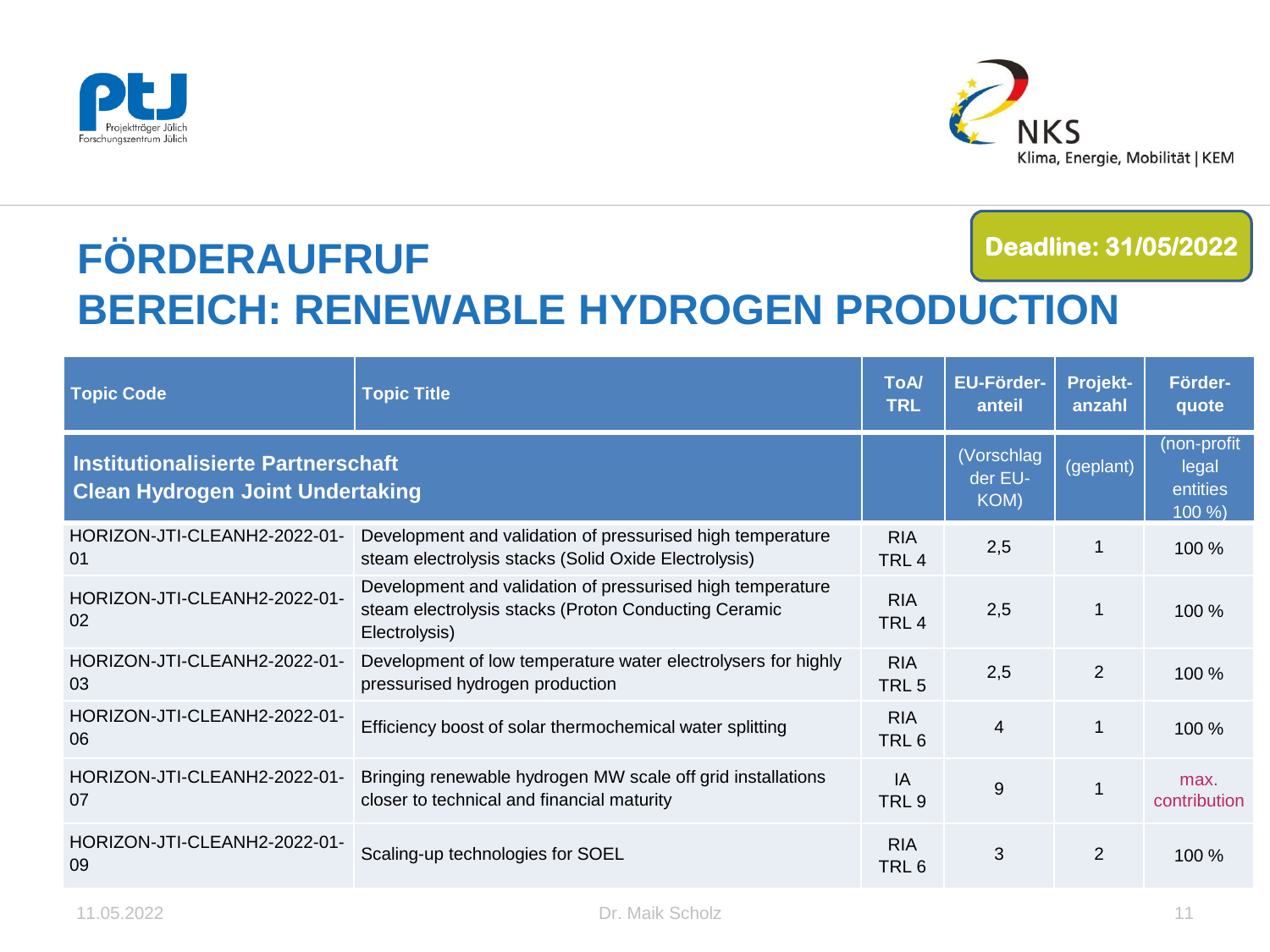



#### **FÖRDERAUFRUF BEREICH: RENEWABLE HYDROGEN PRODUCTION Deadline: 20/09/2022**

| <b>Topic Code</b>                                                                    | <b>Topic Title</b>                                                 | <b>ToA/</b><br><b>TRL</b>      | <b>EU-Förder-</b><br>anteil   | Projekt-<br>anzahl | Förder-<br>quote                           |
|--------------------------------------------------------------------------------------|--------------------------------------------------------------------|--------------------------------|-------------------------------|--------------------|--------------------------------------------|
| <b>Institutionalisierte Partnerschaft</b><br><b>Clean Hydrogen Joint Undertaking</b> |                                                                    |                                | (Vorschlag<br>der EU-<br>KOM) | (geplant)          | (non-profit<br>legal<br>entities<br>100 %) |
| HORIZON-JTI-CLEANH2-2022-01-<br>04                                                   | Design for advanced and scalable manufacturing of<br>electrolysers | <b>RIA</b><br>MRL <sub>5</sub> | $\overline{2}$                | $\overline{2}$     | $100\%$                                    |
| HORIZON-JTI-CLEANH2-2022-01-<br>0 <sub>5</sub>                                       | Scaling up of cells and stacks for large electrolysers             | <b>RIA</b><br>TRL <sub>5</sub> | 6                             | $\overline{1}$     | 100%                                       |
| HORIZON-JTI-CLEANH2-2022-01-<br>08                                                   | Integration of multi-MW electrolysers in industrial applications   | ΙA<br>TRL <sub>8</sub>         | 18                            | $\overline{1}$     | 70 %                                       |
| HORIZON-JTI-CLEANH2-2022-01-<br>10                                                   | Demonstrating offshore production of renewable hydrogen            | IA<br>TRL 7                    | 20                            | $\mathbf{1}$       | 70 %                                       |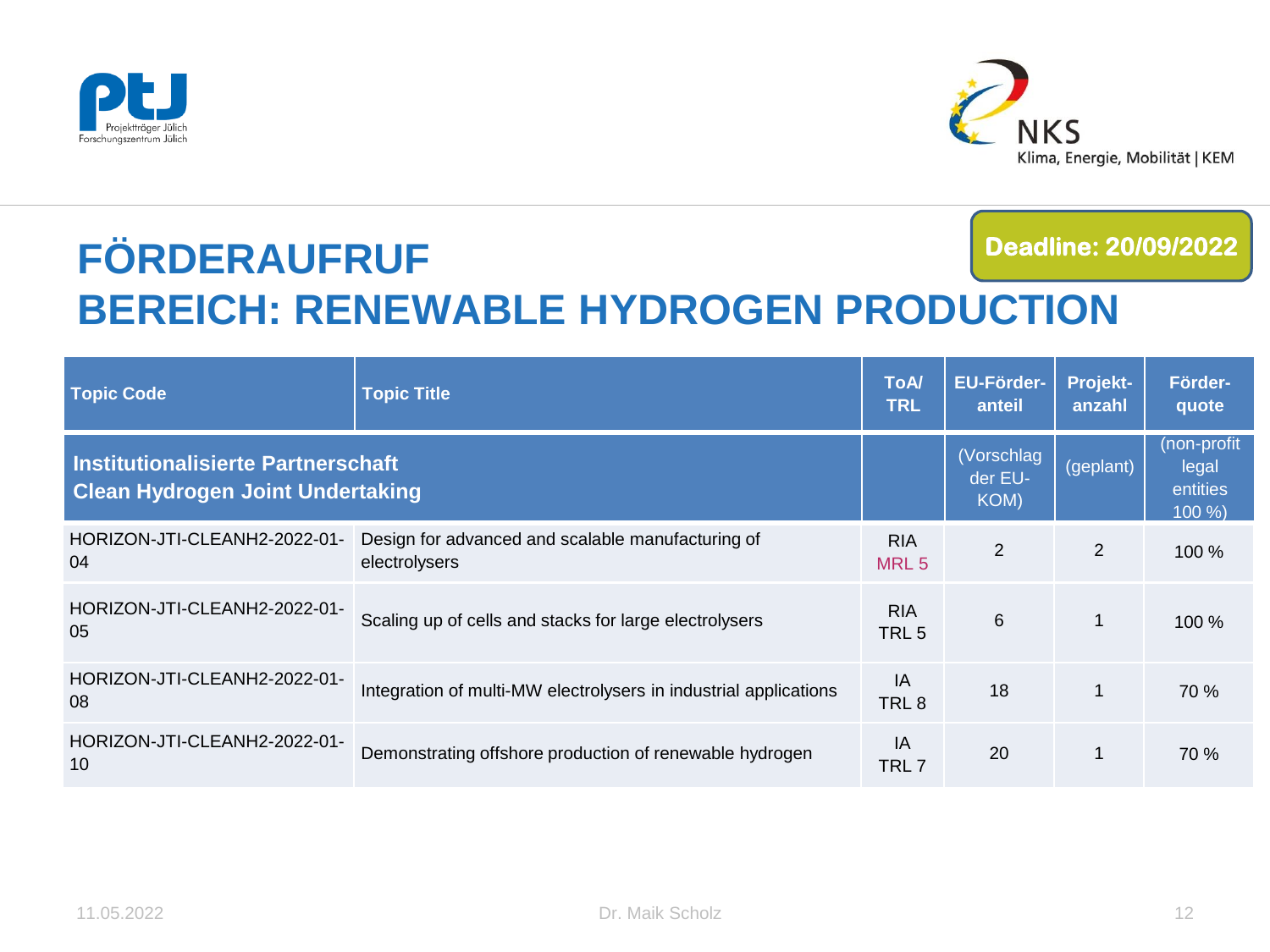



#### **FÖRDERAUFRUF BEREICH: HYDROGEN STORAGE AND DISTRIBUTION Deadline: 31/05/2022**

| <b>Topic Code</b>                                                                    | <b>Topic Title</b>                                                                                                                                                         | <b>ToA/</b><br><b>TRL</b>      | <b>EU-Förder-</b><br>anteil   | <b>Projekt-</b><br>anzahl | Förder-<br>quote                           |
|--------------------------------------------------------------------------------------|----------------------------------------------------------------------------------------------------------------------------------------------------------------------------|--------------------------------|-------------------------------|---------------------------|--------------------------------------------|
| <b>Institutionalisierte Partnerschaft</b><br><b>Clean Hydrogen Joint Undertaking</b> |                                                                                                                                                                            |                                | (Vorschlag<br>der EU-<br>KOM) | (geplant)                 | (non-profit<br>legal<br>entities<br>100 %) |
| HORIZON-JTI-CLEANH2-2022-02-<br>02                                                   | Hydrogen and Hydrogen/Natural gas mixture leak detection<br>system for continuous monitoring and safe operation of HRS<br>and future Hydrogen/Natural gas mixture networks | <b>RIA</b><br>TRL <sub>5</sub> | 2,5                           | $\mathbf{1}$              | 100 %                                      |
| HORIZON-JTI-CLEANH2-2022-02-<br>03                                                   | Validation of a high-performance hydrogen liquefier prototype                                                                                                              | <b>RIA</b><br>TRL <sub>5</sub> | 5                             | 1                         | 100 %                                      |
| HORIZON-JTI-CLEANH2-2022-02-<br>07                                                   | Increased hydrogen capacity of GH 2 road trailers                                                                                                                          | <b>RIA</b><br>TRL <sub>5</sub> | 2,5                           | 1                         | 100 %                                      |
| HORIZON-JTI-CLEANH2-2022-02-<br>08                                                   | Development of novel or hybrid concepts for reliable, high<br>capacity and energy-efficient H2 compression systems at real-<br>world scale                                 | IA<br>TRL <sub>7</sub>         | 5                             | 1                         | 70 %                                       |
| HORIZON-JTI-CLEANH2-2022-02-<br>09                                                   | Sampling methodology and quality assessment of HRS                                                                                                                         | <b>RIA</b><br>TRL <sub>5</sub> | 4                             | $\mathbf{1}$              | 100%                                       |
| HORIZON-JTI-CLEANH2-2022-02-<br>10                                                   | Implementing new/optimised refuelling protocols and<br>components for high flow HRS                                                                                        | <b>RIA</b><br>TRL <sub>6</sub> | 8                             | 2                         | 100 %                                      |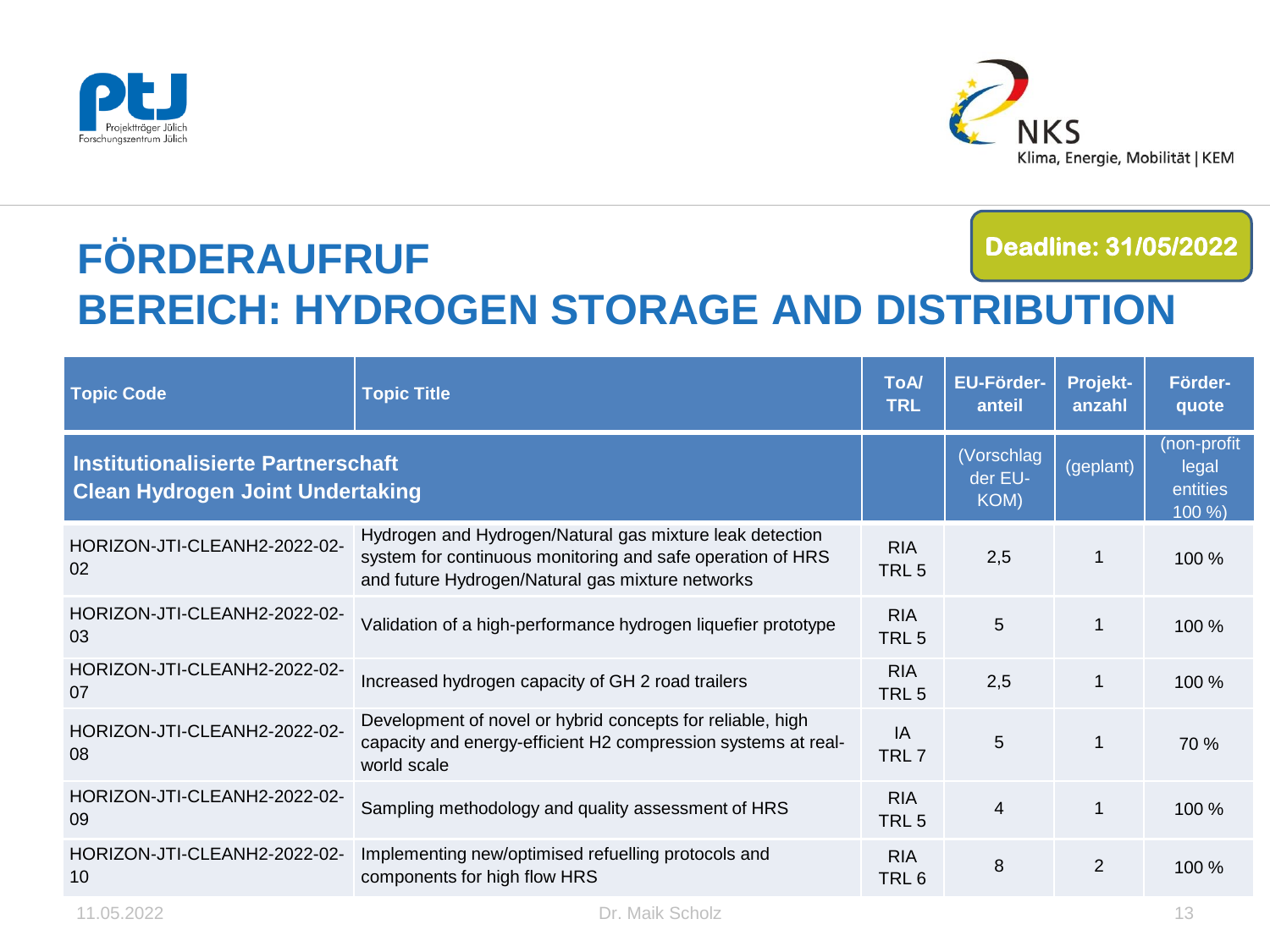



#### **FÖRDERAUFRUF BEREICH: HYDROGEN STORAGE AND DISTRIBUTION Deadline: 20/09/2022**

| <b>Topic Code</b>                                                                    | <b>Topic Title</b>                                                                                                                                                              | <b>ToA/</b><br><b>TRL</b>      | <b>EU-Förder-</b><br>anteil   | Projekt-<br>anzahl | Förder-<br>quote                           |
|--------------------------------------------------------------------------------------|---------------------------------------------------------------------------------------------------------------------------------------------------------------------------------|--------------------------------|-------------------------------|--------------------|--------------------------------------------|
| <b>Institutionalisierte Partnerschaft</b><br><b>Clean Hydrogen Joint Undertaking</b> |                                                                                                                                                                                 |                                | (Vorschlag<br>der EU-<br>KOM) | (geplant)          | (non-profit<br>legal<br>entities<br>100 %) |
| HORIZON-JTI-CLEANH2-2022-02-<br>01                                                   | Compatibility of Distribution non-steel metallic gas grid<br>materials with hydrogen                                                                                            | <b>RIA</b><br>TRL <sub>5</sub> | 2,5                           | $\mathbf 1$        | $100\%$                                    |
| HORIZON-JTI-CLEANH2-2022-02-<br>04                                                   | Ammonia to Renewable Hydrogen: efficient system for<br>ammonia cracking                                                                                                         | <b>RIA</b><br>TRL 5            | 3                             |                    | 100%                                       |
| HORIZON-JTI-CLEANH2-2022-02-<br>05                                                   | Efficient system for dehydrogenation of liquid organic hydrogen<br>carriers                                                                                                     | <b>RIA</b><br>TRL <sub>5</sub> | 3                             |                    | 100%                                       |
| HORIZON-JTI-CLEANH2-2022-02-<br>06                                                   | Development of large scale LH2 containment for shipping                                                                                                                         | <b>RIA</b><br>TRL <sub>5</sub> | 6,5                           |                    | 100 %                                      |
| HORIZON-JTI-CLEANH2-2022-02-<br>11                                                   | Development and demonstration of mobile and stationary<br>compressed hydrogen refuelling solutions for application in<br>inland shipping and short-distance maritime operations | IA<br>TRL 6                    | 7                             | 1                  | 70 %                                       |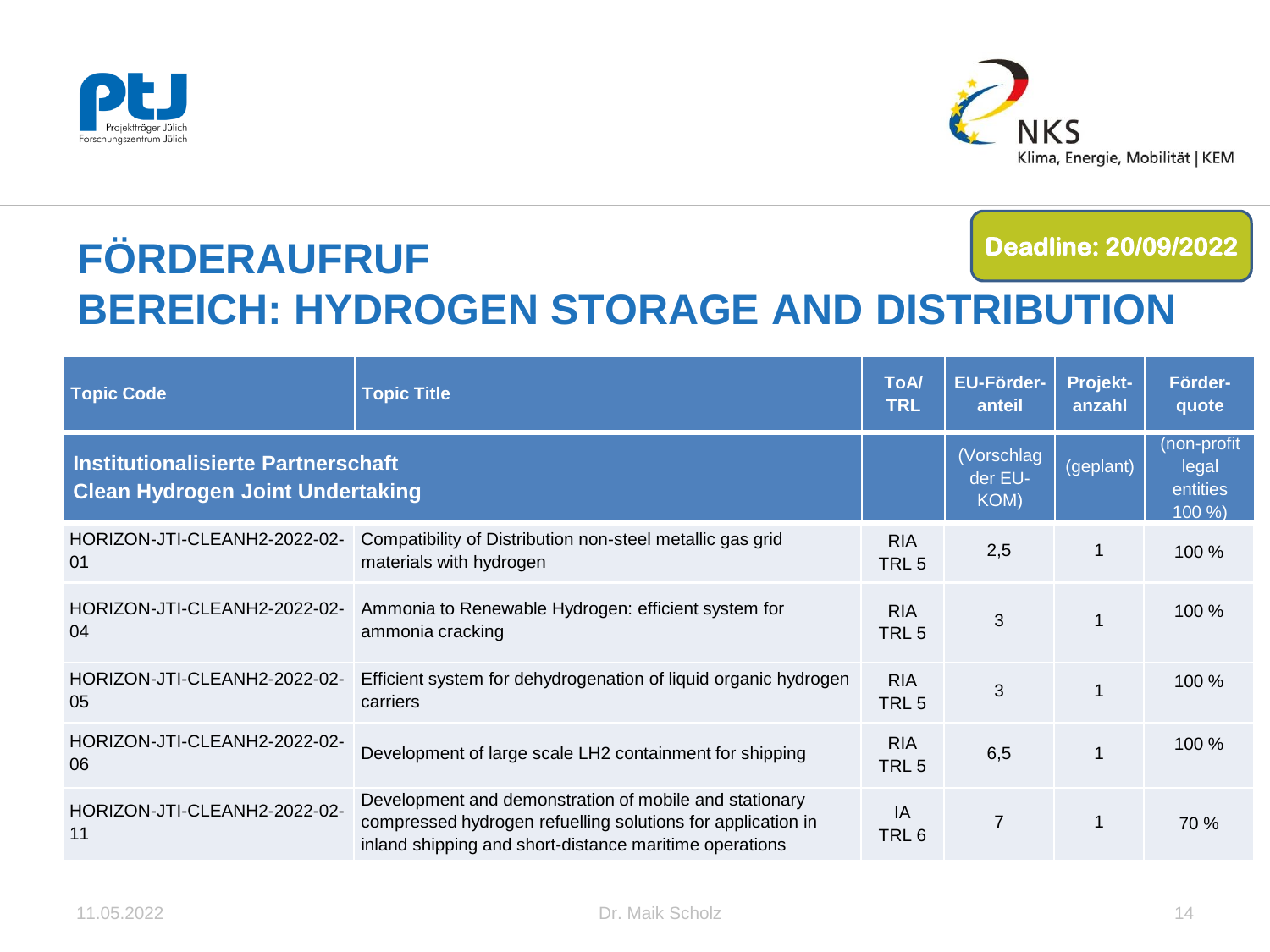



#### **FÖRDERAUFRUF BEREICH: H2 END USES – TRANSPORT APPLICATION Deadline: 31/05/2022**

| <b>Topic Code</b>                                                                    | <b>Topic Title</b>                                                                                                                                        | <b>ToA/</b><br><b>TRL</b>      | <b>EU-Förder-</b><br>anteil   | Projekt-<br>anzahl | Förder-<br>quote                           |
|--------------------------------------------------------------------------------------|-----------------------------------------------------------------------------------------------------------------------------------------------------------|--------------------------------|-------------------------------|--------------------|--------------------------------------------|
| <b>Institutionalisierte Partnerschaft</b><br><b>Clean Hydrogen Joint Undertaking</b> |                                                                                                                                                           |                                | (Vorschlag<br>der EU-<br>KOM) | (geplant)          | (non-profit<br>legal<br>entities<br>100 %) |
| HORIZON-JTI-CLEANH2-2022-03-<br>02                                                   | Innovative and optimised MEA components towards next<br>generation of improved PEMFC stacks for heavy-duty vehicles                                       | <b>RIA</b><br>TRL <sub>4</sub> | 3                             | $\overline{2}$     | 100 %                                      |
| HORIZON-JTI-CLEANH2-2022-03-<br>03                                                   | Large scale demonstration of European H2 Heavy-Duty<br>Vehicle along the TEN-T corridors                                                                  | IA<br>TRL <sub>8</sub>         | 30                            | 1                  | max.<br>contribution                       |
| HORIZON-JTI-CLEANH2-2022-03-<br>04                                                   | Liquid hydrogen tanks for heavy-duty vehicles                                                                                                             | <b>RIA</b><br>TRL <sub>6</sub> | 2,5                           | 2                  | 100 %                                      |
| HORIZON-JTI-CLEANH2-2022-03-<br>05                                                   | Large scale demonstration of hydrogen fuel cell propelled<br>inland waterway vessels                                                                      | IA<br>TRL <sub>8</sub>         | 15                            | 1                  | max.<br>contribution                       |
| HORIZON-JTI-CLEANH2-2022-03-<br>06                                                   | Development and optimisation of a dedicated Fuel Cells for<br>Aviation: Development of dedicated stack (100s kW) with the<br>objective of MWs full system | <b>RIA</b><br><b>TRL 5-6</b>   | 20                            |                    | 100%                                       |
| HORIZON-JTI-CLEANH2-2022-03-<br>07                                                   | Development of specific aviation cryogenic storage system with<br>a gauging, fuel metering, heat management and monitoring<br>system                      | <b>RIA</b><br><b>TRL 3/4</b>   | 10                            | 1                  | 100 %                                      |
| HORIZON-JTI-CLEANH2-2022-03-<br>08                                                   | Development and optimisation of a dedicated Fuel Cells for<br>Aviation: disruptive next-gen high temperature Fuel Cells<br>technology for future aviation | <b>RIA</b><br>TRL <sub>4</sub> | 5                             | $\mathbf 1$        | 100%                                       |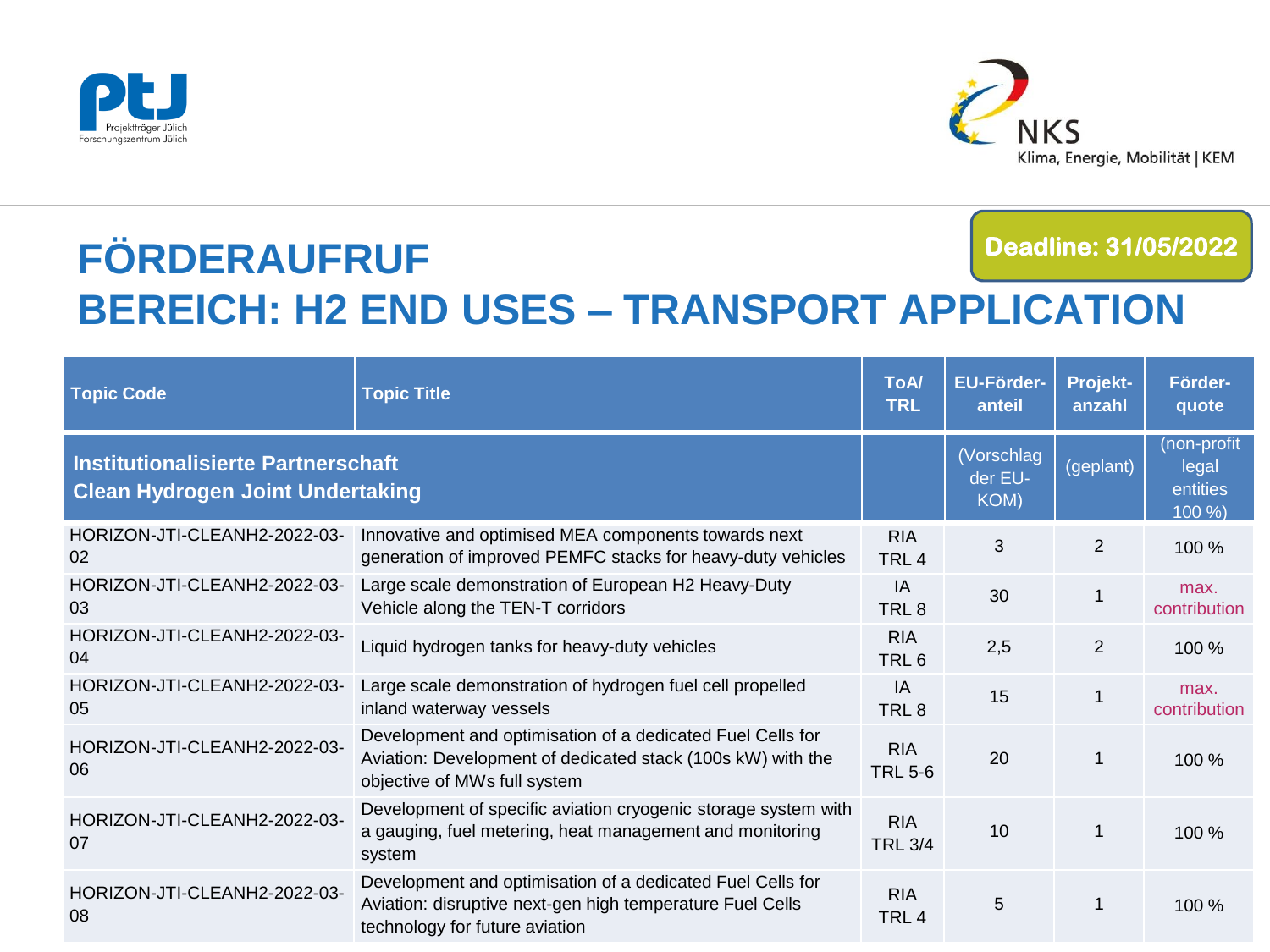



#### **FÖRDERAUFRUF BEREICH: H2 END USES – TRANSPORT APPLICATION Deadline: 20/09/2022**

| <b>Topic Code</b>                                                             | <b>Topic Title</b>                                                                                       | <b>ToA</b><br><b>TRL</b>       | <b>EU-Förder-</b><br>anteil   | <b>Projekt-</b><br>anzahl | Förder-<br>quote                            |
|-------------------------------------------------------------------------------|----------------------------------------------------------------------------------------------------------|--------------------------------|-------------------------------|---------------------------|---------------------------------------------|
| Institutionalisierte Partnerschaft<br><b>Clean Hydrogen Joint Undertaking</b> |                                                                                                          |                                | (Vorschlag<br>der EU-<br>KOM) | (geplant)                 | (non-profit<br>legal<br>entities<br>$100\%$ |
| HORIZON-JTI-CLEANH2-2022-03-<br>01                                            | Development and optimisation of reliable and versatile PEMFC<br>stacks for high power range applications | <b>RIA</b><br>TRL <sub>5</sub> | 3,5                           | 2                         | $100\%$                                     |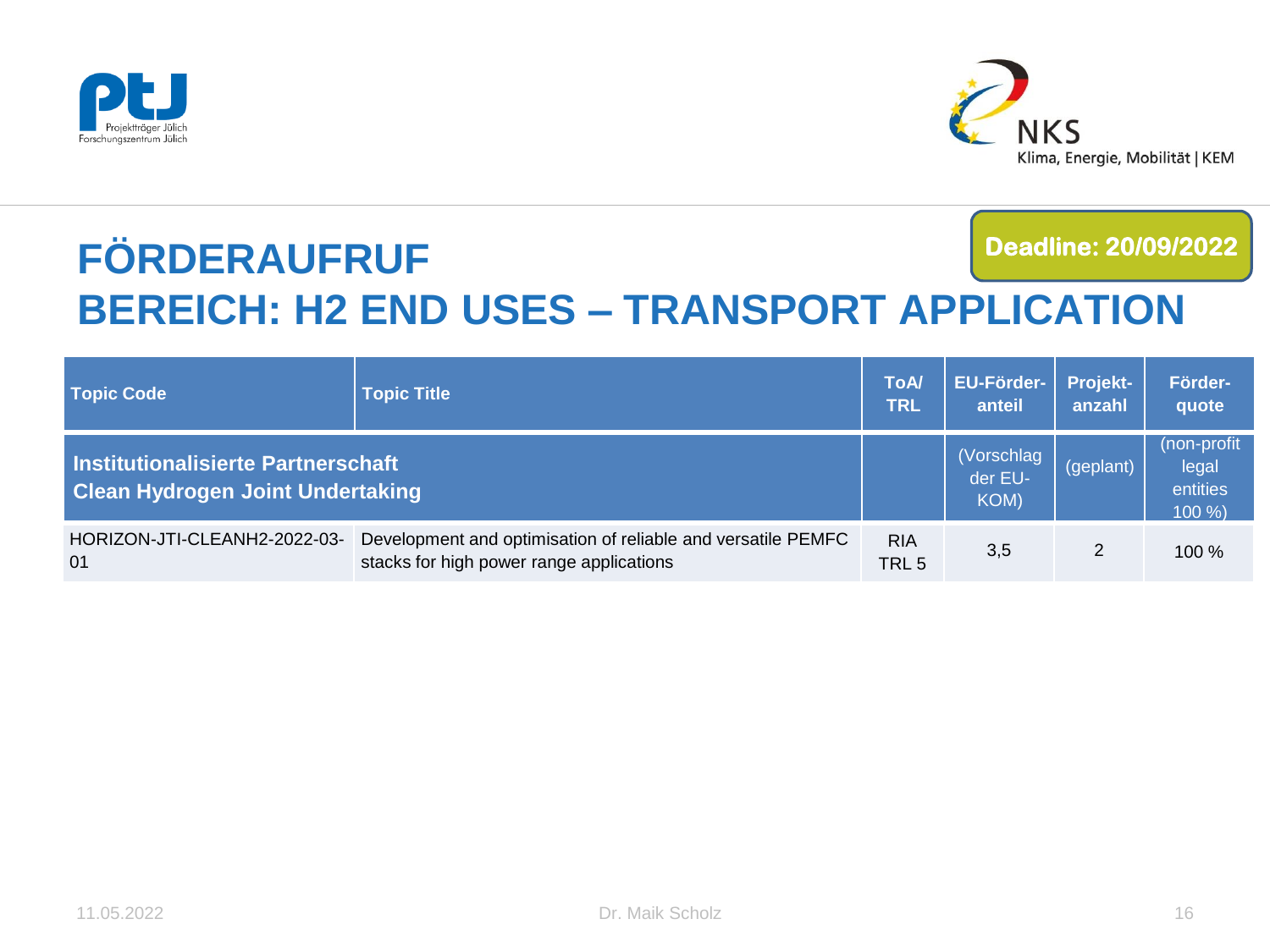



#### **FÖRDERAUFRUF BEREICH: H2 END USES – CLEAN HEAT AND POWER Deadline: 31/05/2022**

| <b>Topic Code</b>                                                             | <b>Topic Title</b>                                                                                             | <b>ToA/</b><br><b>TRL</b>      | <b>EU-Förder-</b><br>anteil   | <b>Projekt-</b><br>anzahl | Förder-<br>quote                            |
|-------------------------------------------------------------------------------|----------------------------------------------------------------------------------------------------------------|--------------------------------|-------------------------------|---------------------------|---------------------------------------------|
| Institutionalisierte Partnerschaft<br><b>Clean Hydrogen Joint Undertaking</b> |                                                                                                                |                                | (Vorschlag<br>der EU-<br>KOM) | (geplant)                 | (non-profit<br>legal<br>entities<br>$100\%$ |
| HORIZON-JTI-CLEANH2-2022-04-<br>02                                            | Ammonia powered fuel cell system focusing on superior<br>efficiency, durable operation and design optimisation | <b>RIA</b><br>TRL 5            | $\overline{4}$                |                           | $100\%$                                     |
| HORIZON-JTI-CLEANH2-2022-04-<br>03                                            | Reversible SOC system development, operation and energy<br>system (grid) integration                           | <b>RIA</b><br>TRL <sub>5</sub> | 5,5                           |                           | $100\%$                                     |
| HORIZON-JTI-CLEANH2-2022-04-<br>04                                            | Dry Low NOx combustion of hydrogen-enriched fuels at high-<br>pressure conditions for gas turbine applications | <b>RIA</b><br>TRL 6            | $\overline{4}$                | 2                         | $100\%$                                     |

#### HORIZON-JTI-CLEANH2-2022-04- 01 Design and industrial deployment of innovative manufacturing processes for solid oxide fuel cells systems and fuel cell components IA MRI<sub>7</sub> 7 1 max. contribution **Deadline: 20/09/2022**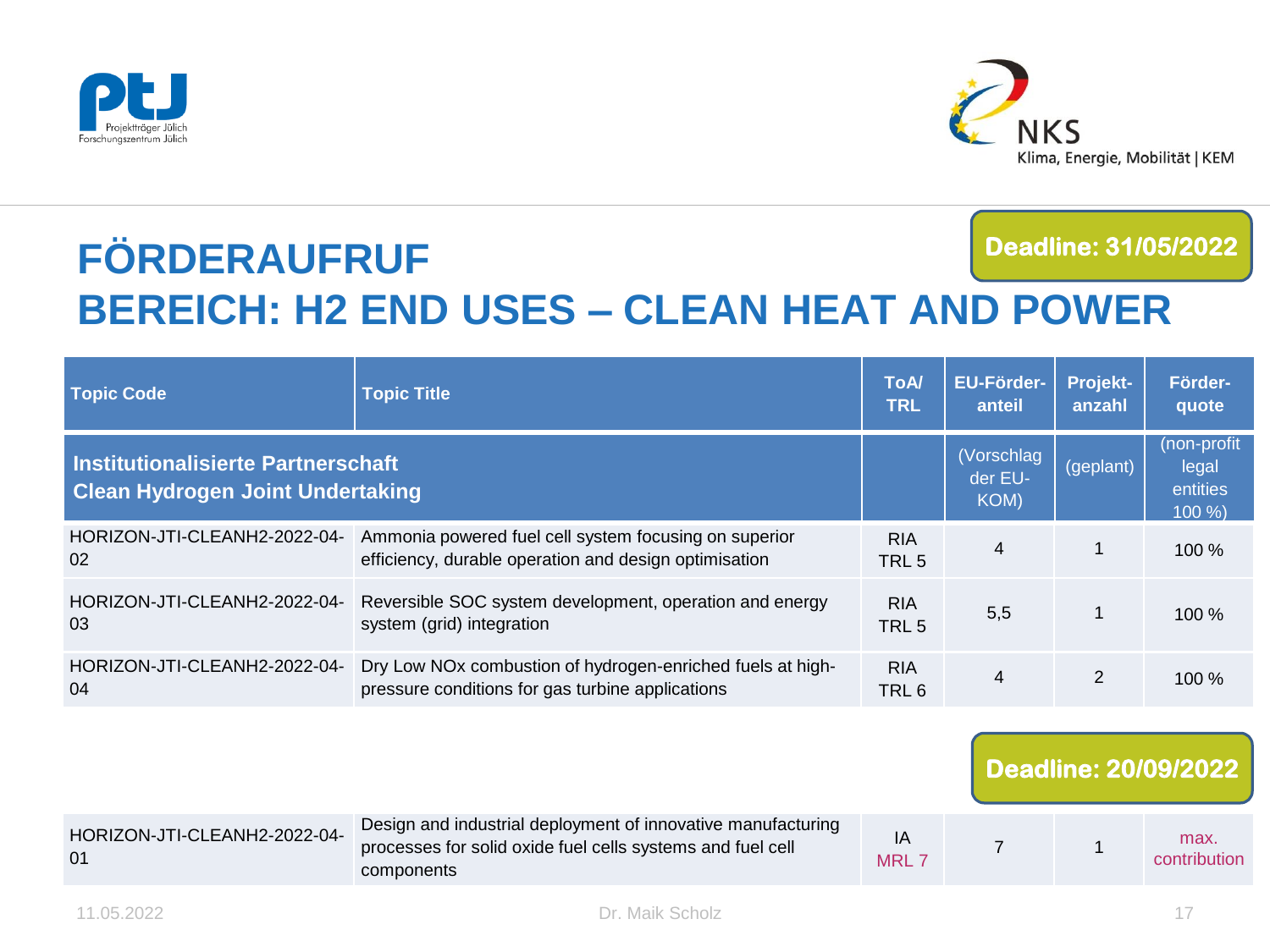



# **FÖRDERAUFRUF BEREICH: CROSS CUTTING**

#### **Deadline: 31/05/2022**

| <b>Topic Code</b>                                                                    | <b>Topic Title</b>                                                                                                    | <b>ToA/</b><br><b>TRL</b>      | <b>EU-Förder-</b><br>anteil   | Projekt-<br>anzahl | Förder-<br>quote                            |
|--------------------------------------------------------------------------------------|-----------------------------------------------------------------------------------------------------------------------|--------------------------------|-------------------------------|--------------------|---------------------------------------------|
| <b>Institutionalisierte Partnerschaft</b><br><b>Clean Hydrogen Joint Undertaking</b> |                                                                                                                       |                                | (Vorschlag<br>der EU-<br>KOM) | (geplant)          | (non-profit<br>legal<br>entities<br>$100\%$ |
| HORIZON-JTI-CLEANH2-2022-05-<br>02                                                   | Safety of cryogenic hydrogen transfer technologies in public<br>areas for mobile applications                         | <b>RIA</b>                     | 2                             | 1                  | 100 %                                       |
| HORIZON-JTI-CLEANH2-2022-05-<br>04                                                   | Development of validated test methods and requirements for<br>measuring devices intended for measuring NG/H2 mixtures | <b>RIA</b><br>TRL <sub>4</sub> | $\overline{2}$                | 1                  | 100 %                                       |
| HORIZON-JTI-CLEANH2-2022-05-<br>05                                                   | Research & Innovation co-operation with Africa on hydrogen                                                            | <b>RIA</b>                     | 1                             | 1                  | 100 %                                       |
|                                                                                      |                                                                                                                       |                                |                               |                    | <b>Deadline: 20/09/2022</b>                 |
| HORIZON-JTI-CLEANH2-2022-05-<br>01                                                   | Public understanding of hydrogen and fuel cell technologies                                                           | <b>CSA</b>                     |                               | 1                  | 100 %                                       |
| HORIZON-JTI-CLEANH2-2022-05-<br>03                                                   | Safe hydrogen injection management at network-wide level:<br>towards European gas sector transition                   | <b>RIA</b><br>TRL 6            | 3                             | 1                  | 100 %                                       |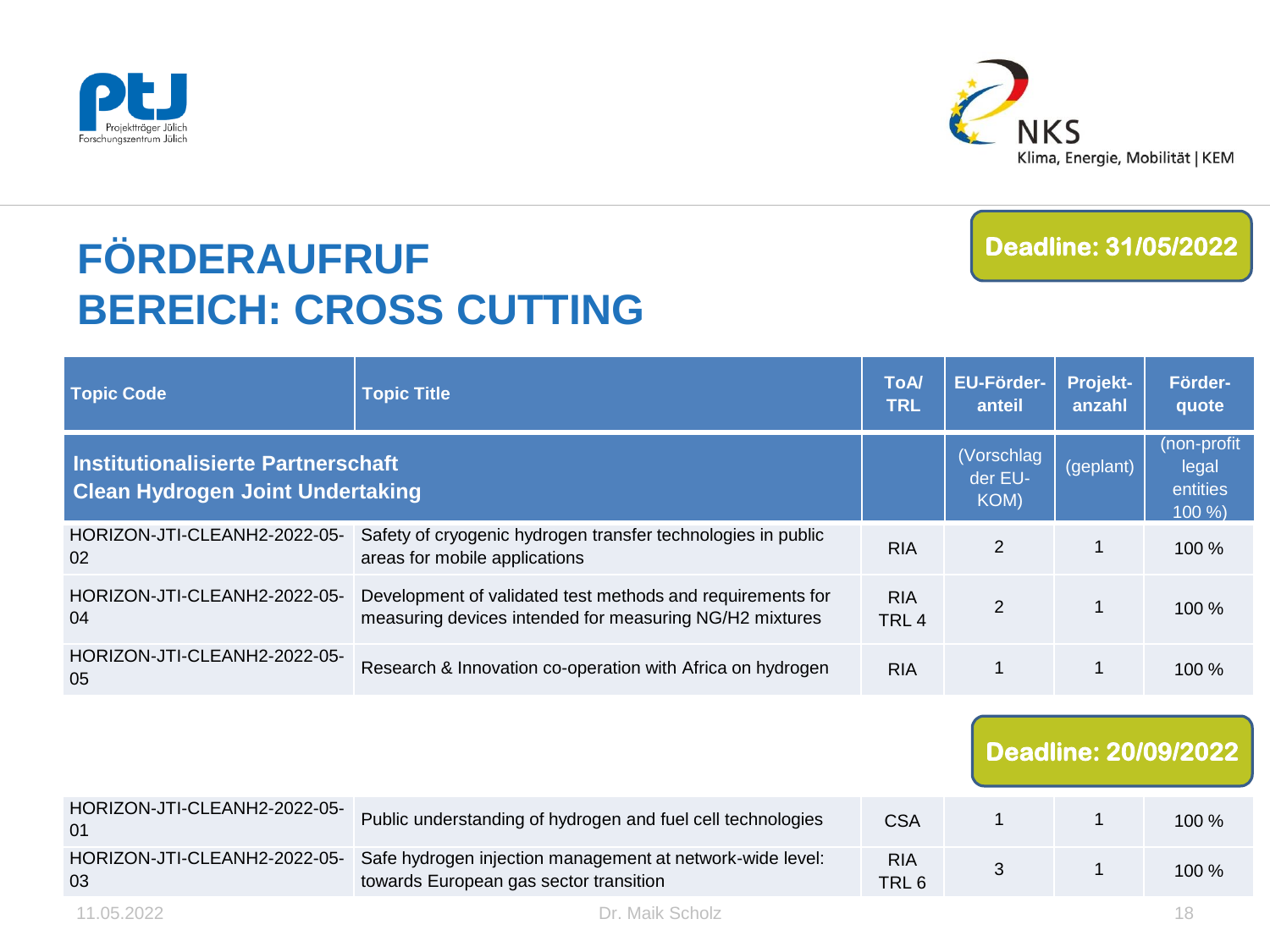



# **FÖRDERAUFRUF BEREICH: HYDROGEN VALLEYS**

**Deadline: 20/09/2022**

| <b>Topic Code</b>                                                             | Topic Title                    | <b>ToA/</b><br><b>TRL</b> | <b>EU-Förder-</b><br>anteil   | Projekt-<br>anzahl | Förder-<br>quote                            |
|-------------------------------------------------------------------------------|--------------------------------|---------------------------|-------------------------------|--------------------|---------------------------------------------|
| Institutionalisierte Partnerschaft<br><b>Clean Hydrogen Joint Undertaking</b> |                                |                           | (Vorschlag<br>der EU-<br>KOM) | (geplant)          | (non-profit<br>legal<br>entities<br>$100\%$ |
| HORIZON-JTI-CLEANH2-2022-06-<br>01                                            | Hydrogen Valleys (large-scale) | IA<br>TRL <sub>8</sub>    | 25                            |                    | max.<br>contribution                        |
| HORIZON-JTI-CLEANH2-2022-06-<br>02                                            | Hydrogen Valleys (small-scale) | ΙA<br>TRL <sub>8</sub>    | 8                             |                    | max.<br>contribution                        |

| <b>CHALLENGES</b>                  | <b>BEREICH: STRATEGIC RESEARCH</b>                                                       |            |    | <b>Deadline: 31/05/2022</b> |
|------------------------------------|------------------------------------------------------------------------------------------|------------|----|-----------------------------|
| HORIZON-JTI-CLEANH2-2022-07-<br>01 | Addressing the sustainability and criticality of electrolyser and<br>fuel cell materials | <b>RIA</b> | 10 | max.<br>contribution        |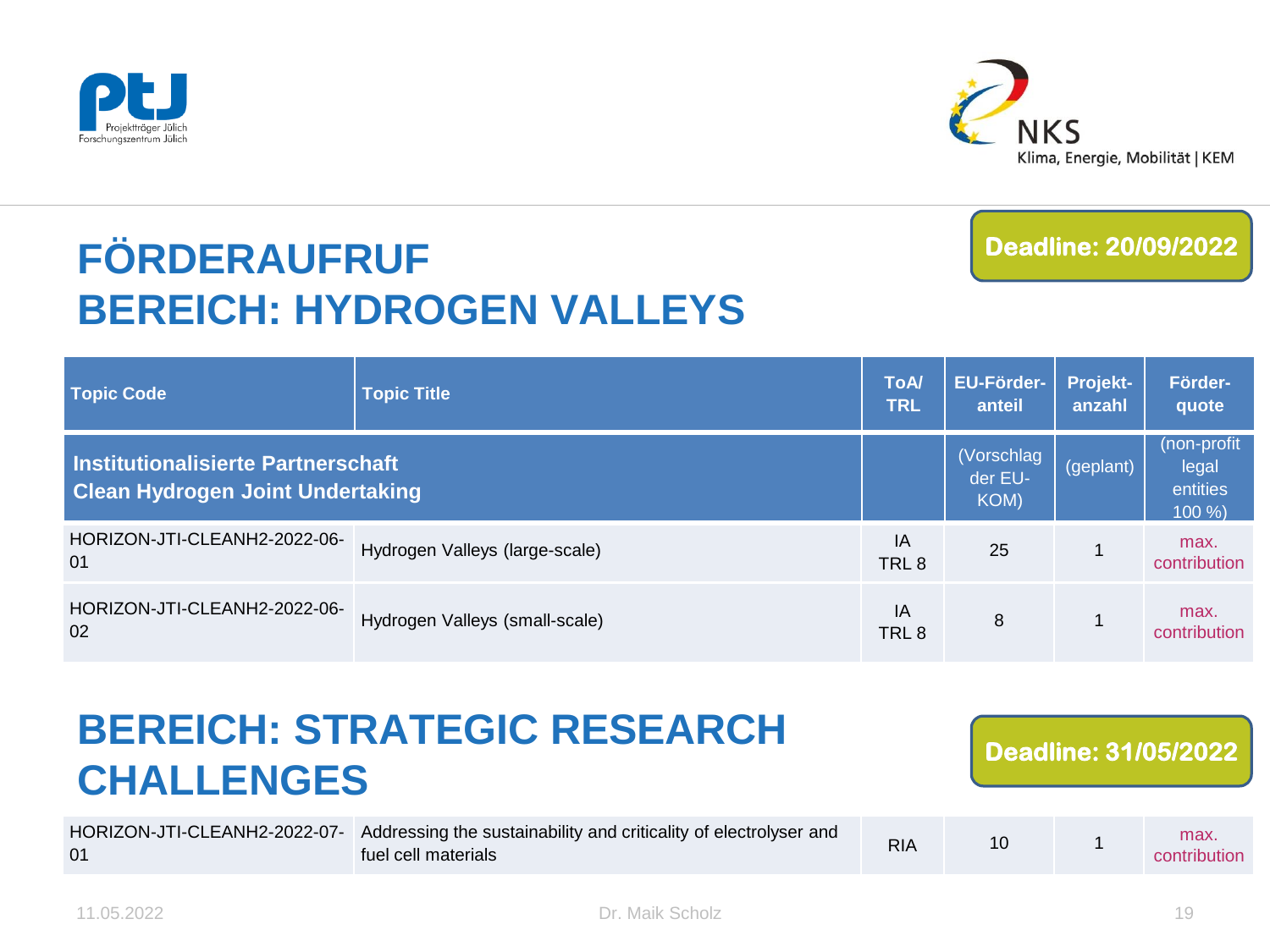



## **HINWEISE**

- › Weitere Ausschreibungen zur Anwendung von Wasserstoff- bzw. Brennstoffzellentechnologie in Mobilitätspartnerschaften (ZEWT, 2ZERO, Clean Aviation, Europe's Rail) und auch in Destination 3 und 4 von Cluster 5
- › Ausschreibungen mit Bezug zu Wasserstoffanwendung in der Industrie auch in Cluster 4 (*Digital, Industry and Space*)
- › Jährlicher Arbeitsplan 2023 im Entstehungsprozess (regulärer Turnus: Öffnung Jan.; Deadline Mai)

# **NÜTZLICHE LINKS**

- > Clean Hydrogen JU: [https://www.clean-hydrogen.europa.eu/index\\_en](https://www.clean-hydrogen.europa.eu/index_en)
- › Clean Hydrogen JU [Topics: https://www.clean-hydrogen.europa.eu/apply-funding/call-proposals-](https://www.clean-hydrogen.europa.eu/apply-funding/call-proposals-2022/call-proposals-2022_en)2022/call-proposals-2022\_en
- › Clean Hydrogen JU [KPIs: https://www.clean-hydrogen.europa.eu/knowledge-management/key](https://www.clean-hydrogen.europa.eu/knowledge-management/key-performance-indicators-kpis_en)performance-indicators-kpis\_en
- › Clean Hydrogen JU [Info Days: https://www.clean-hydrogen.europa.eu/apply-funding/info-day-](https://www.clean-hydrogen.europa.eu/apply-funding/info-day-2022_en)2022\_en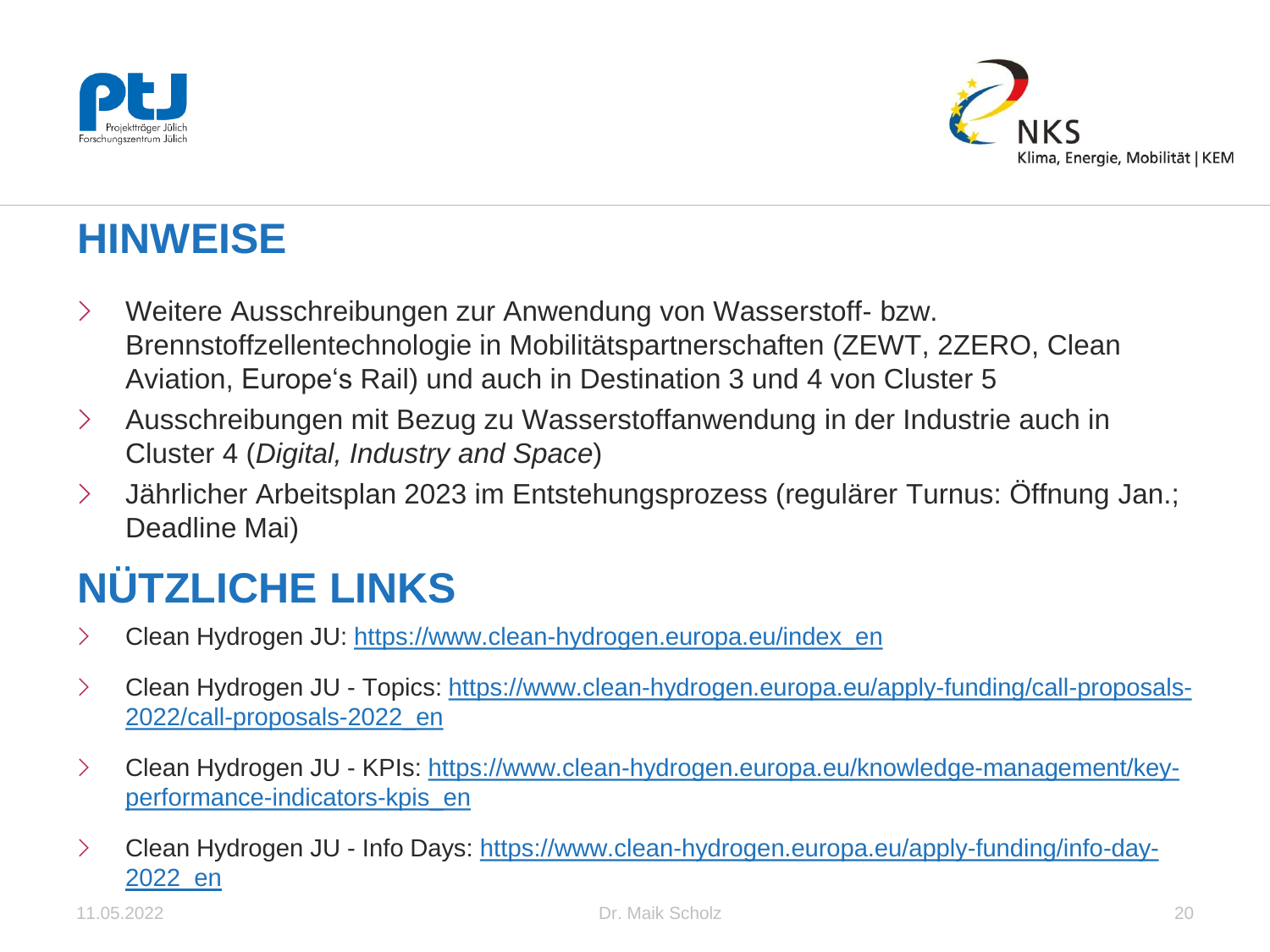



# **VORSTELLUNG AUSGEWÄHLTER TOPICS**

- › [HORIZON-JTI-CLEANH2-2022-01-05:](https://ec.europa.eu/info/funding-tenders/opportunities/portal/screen/opportunities/topic-details/horizon-jti-cleanh2-2022-01-05;callCode=null;freeTextSearchKeyword=Scaling%20up%20of%20cells%20and%20stacks%20for%20large%20electrolysers;matchWholeText=true;typeCodes=1,0;statusCodes=31094501,31094502,31094503;programmePeriod=2021%20-%202027;programCcm2Id=43108390;programDivisionCode=null;focusAreaCode=null;destination=null;mission=null;geographicalZonesCode=null;programmeDivisionProspect=null;startDateLte=null;startDateGte=null;crossCuttingPriorityCode=null;cpvCode=null;performanceOfDelivery=null;sortQuery=sortStatus;orderBy=asc;onlyTenders=false;topicListKey=topicSearchTablePageState) *Scaling up of cells and stacks for large electrolysers*
- › HORIZON-JTI-CLEANH2-2022-05-03: *Safe hydrogen [injection management at network-wide level: towards](https://ec.europa.eu/info/funding-tenders/opportunities/portal/screen/opportunities/topic-details/horizon-jti-cleanh2-2022-05-03;callCode=null;freeTextSearchKeyword=Safe%20hydrogen%20injection%20management%20at%20network-wide%20level;matchWholeText=true;typeCodes=1,0;statusCodes=31094501,31094502,31094503;programmePeriod=2021%20-%202027;programCcm2Id=43108390;programDivisionCode=null;focusAreaCode=null;destination=null;mission=null;geographicalZonesCode=null;programmeDivisionProspect=null;startDateLte=null;startDateGte=null;crossCuttingPriorityCode=null;cpvCode=null;performanceOfDelivery=null;sortQuery=sortStatus;orderBy=asc;onlyTenders=false;topicListKey=topicSearchTablePageState)  European gas sector transition*
- › [HORIZON-JTI-CLEANH2-2022-06-01:](https://ec.europa.eu/info/funding-tenders/opportunities/portal/screen/opportunities/topic-details/horizon-jti-cleanh2-2022-06-01;callCode=null;freeTextSearchKeyword=Hydrogen%20Valley;matchWholeText=true;typeCodes=1,0;statusCodes=31094501,31094502,31094503;programmePeriod=2021%20-%202027;programCcm2Id=43108390;programDivisionCode=null;focusAreaCode=null;destination=null;mission=null;geographicalZonesCode=null;programmeDivisionProspect=null;startDateLte=null;startDateGte=null;crossCuttingPriorityCode=null;cpvCode=null;performanceOfDelivery=null;sortQuery=sortStatus;orderBy=asc;onlyTenders=false;topicListKey=topicSearchTablePageState) *Hydrogen Valley (large scale)*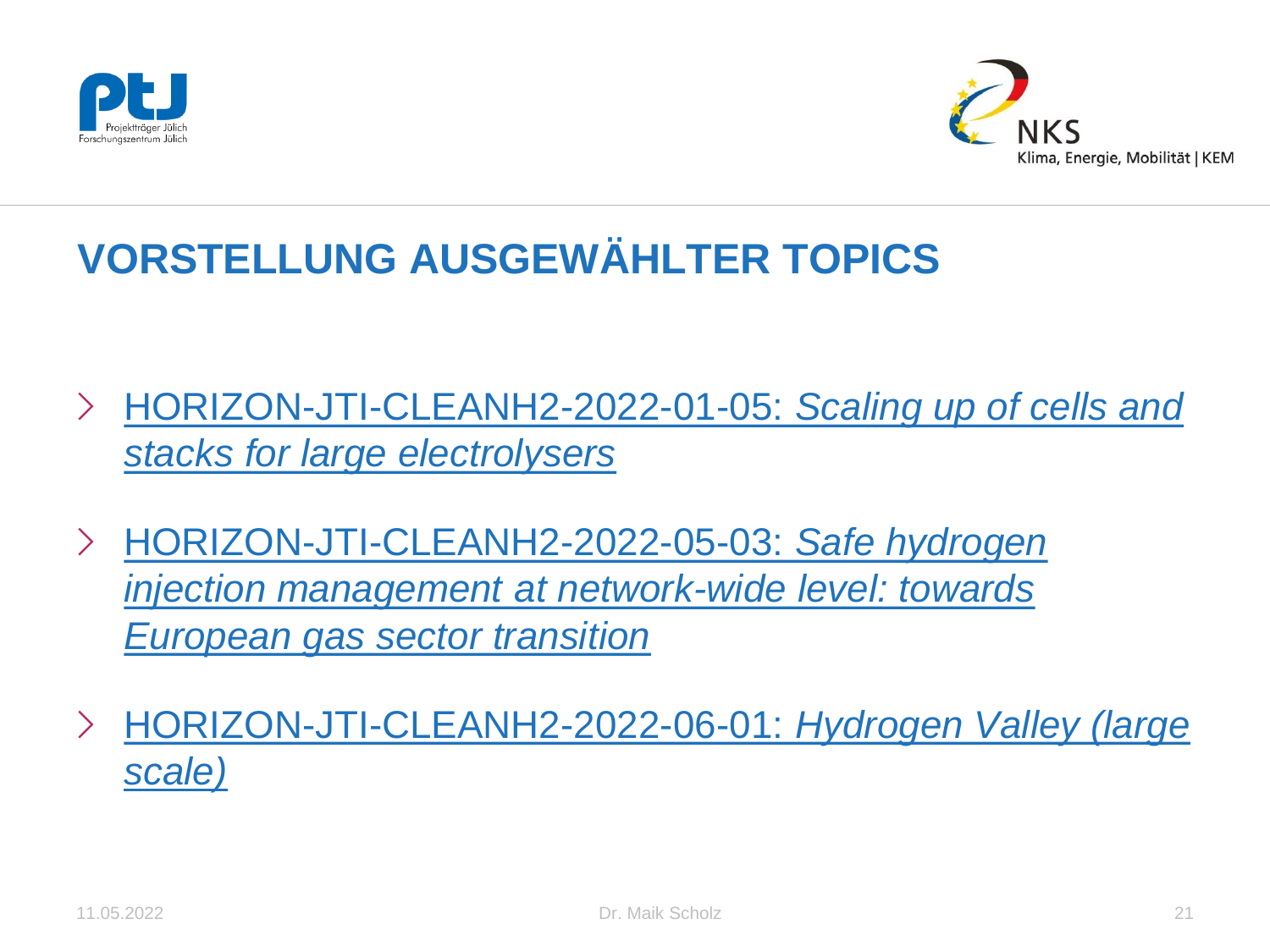



**6 Mio. EUR 1 100 %**

#### **2022-01-05:** *SCALING UP OF CELLS AND STACKS FOR LARGE ELECTROLYSERS* **ToA/ TRL EU-Förderanteil Projektanzahl Förderquote**

**RIA TRL 5**

### *Expected Outcome*

- › Auslegung und Bau von Elektrolysezellen und -Stacks mit größeren aktiven Flächen und die bei höheren Stromdichten arbeiten
- › Schließung der Wissenslücke zur Durchführbarkeit des Baus eines 10-MW-Elektrolyseur-Moduls
- › Bewertung von Elektrolyseursystemen (50-1.000 MW) für den Einsatz in industriellen Prozessen
- › Aufrechterhaltung der europäischen Führungsposition und Beitrag zu den Zielen des Clean Hydrogen JU (siehe SRIA und KPI für 2024)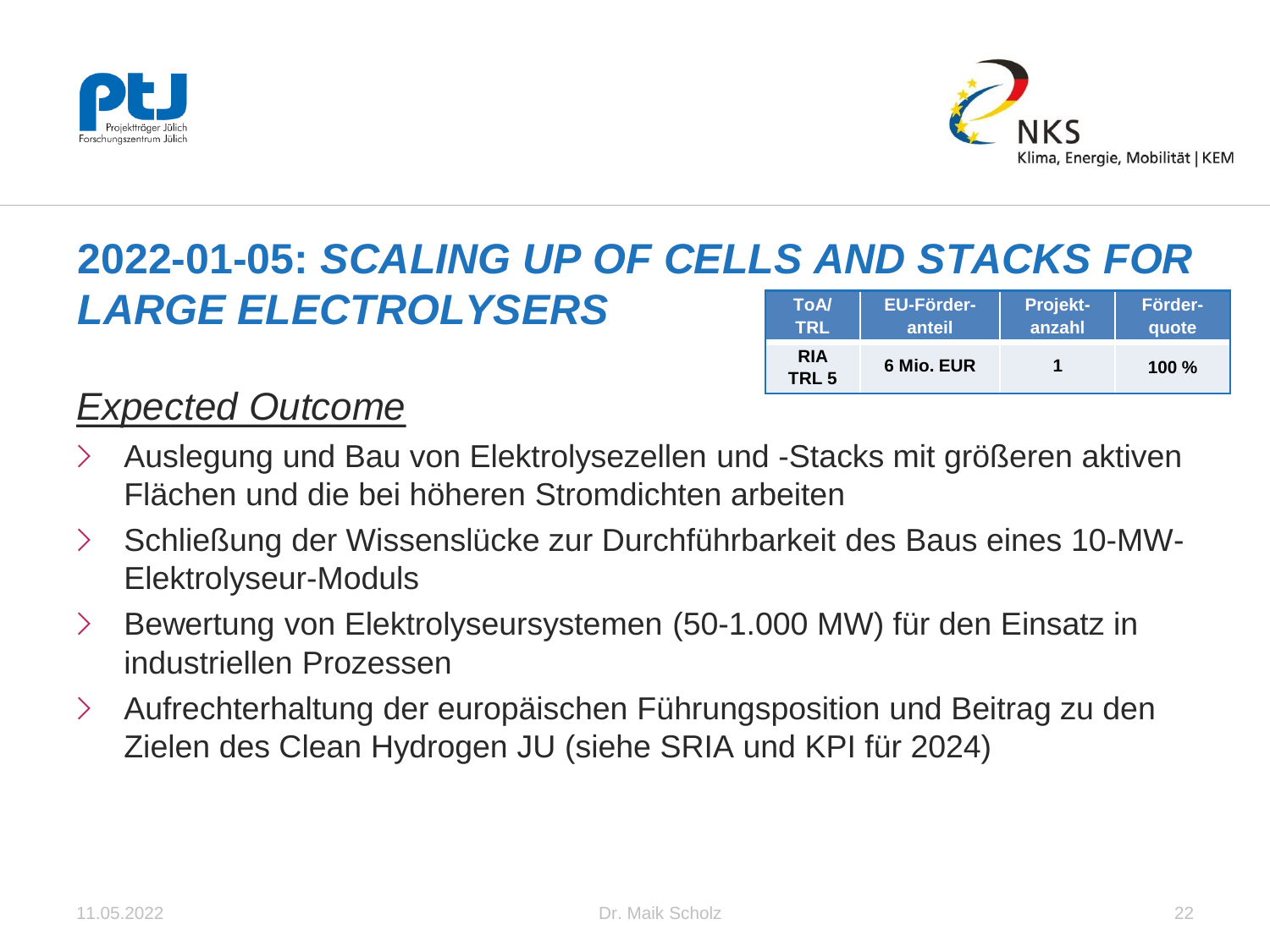



# **2022-01-05:** *SCALING UP OF CELLS AND STACKS FOR LARGE ELECTROLYSERS*

### *Scope*

- › Skalierung der aktiven Zellflächen um min. Faktor 2; Betrieb bei höheren Stromdichten; Erhöhung der Anzahl der Cells pro Stack
- › Produktionsverfahren die einheitliche Leistung erzielen
- › Entwicklung von Produktionsmethoden und Lieferketten
- › Kostensenkungen im Vergleich zum State-of-Art
- › Minimierung von Energieverlusten zwischen Stack-Baugruppe und **Stromversorgungseinheit**
- › Minimierung von Gewicht und Stellfläche
- › Zusammenarbeit mit dem JRC bei der Entwicklung von Prüfprotokollen und -verfahren für die Leistungs- und Haltbarkeitsbewertung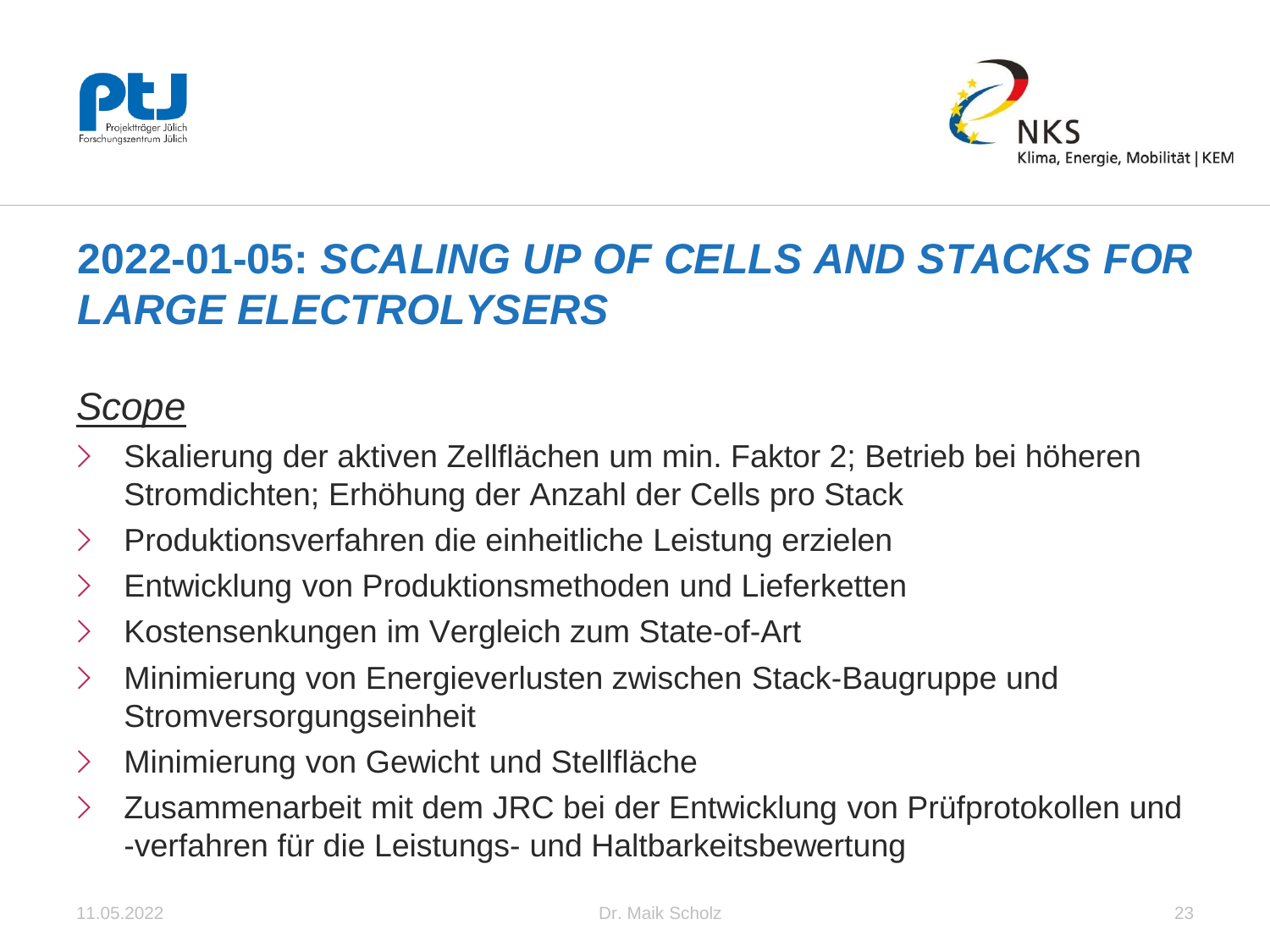



# **2022-05-03: SAFE HYDROGEN INJECTION MANAGEMENT**

### *AT NETWORK-WIDE LEVEL*

| <b>ToA</b><br><b>TRL</b>                                                               | EU-Förder-<br>anteil | Projekt-<br>anzahl | Förder-<br>quote |  |  |
|----------------------------------------------------------------------------------------|----------------------|--------------------|------------------|--|--|
| <b>RIA</b><br>TRL <sub>6</sub>                                                         | 3 Mio. EUR           | 1                  | $100 \%$         |  |  |
| Mitteilung, ob die Ergebnisse zu europäischen oder<br>internationalen Normen beitragen |                      |                    |                  |  |  |

### *Expected outcome*

- Festlegung von Methoden, Werkzeugen und Technologien für das Management von Multigasnetzen, Vorhersage und sicheres Management von Transienten, im Hinblick auf eine weit verbreitete Wasserstoffeinspeisung
- › Best-Practice-Leitlinien für den Umgang mit Wasserstoff in der Erdgasinfrastruktur (Sicherheit), Risikomanagement zur Gewährleistung der sicheren Interoperabilität des Gastransports auf europäischer Ebene;
- › Kartierung und Bewertung von Komponenten der T&D-Infrastruktur (transportation and distribution) auf europäischer Ebene
- › Beitrag zu den Zielen der Clean Hydrogen JU SRIA (Bereiche: Wasserstoffspeicherung und -verteilung sowie Sicherheit, pränormative Forschung und Vorschriften)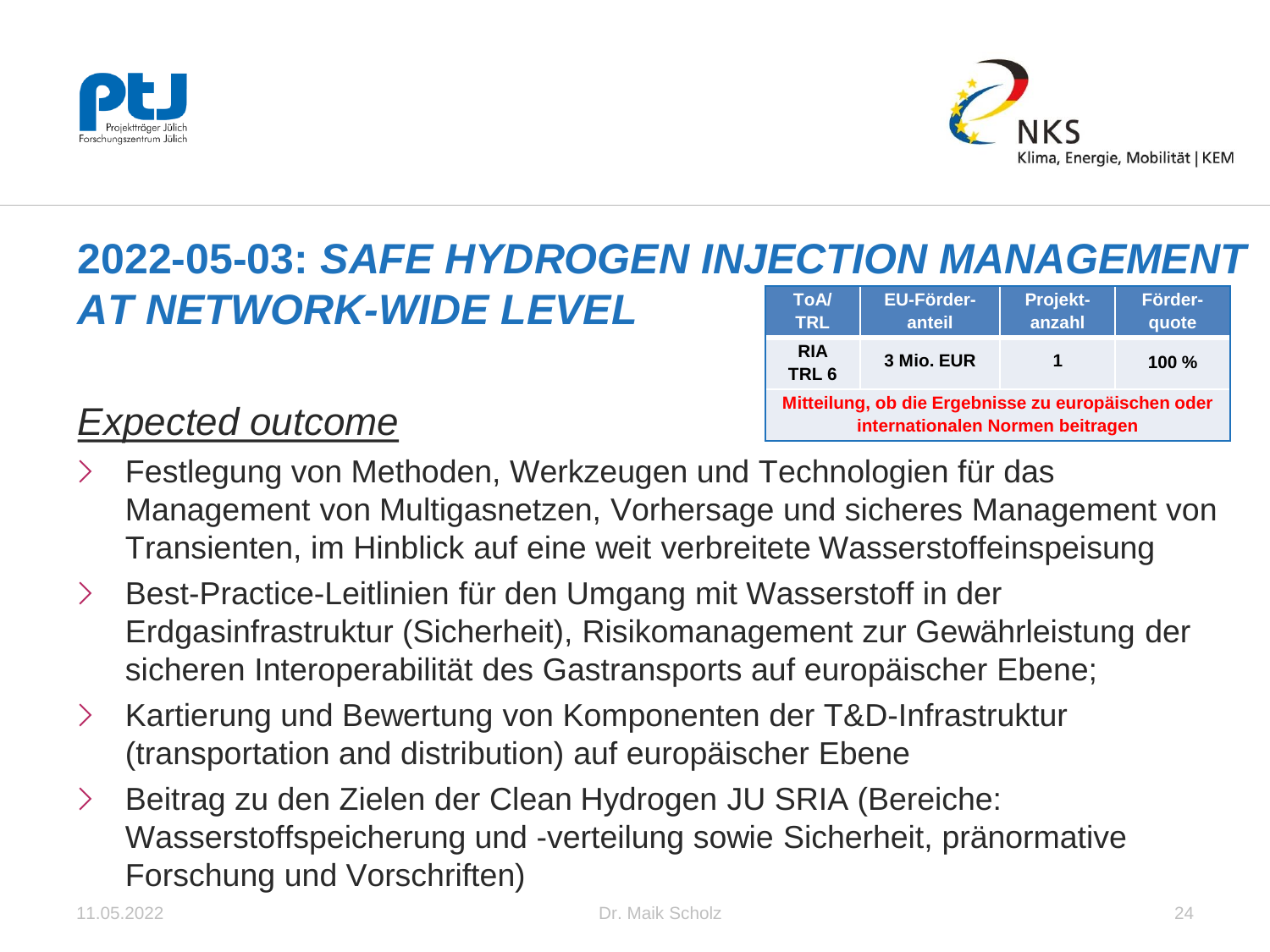



# **2022-05-03:** *SAFE HYDROGEN INJECTION MANAGEMENT AT NETWORK-WIDE LEVEL*

*Scope (1/2)* 

- › Unterstützung der Ziele des *Hydrogen and Decarbonized Gas Market Package\**
- › Management und Kontrolle von Schwankungen in der Zusammensetzung von Erdgas- und Wasserstoffgemischen für eine sichere Endnutzung
	- › Entwicklung von Modellierungswerkzeugen für die Gasnetzsimulation und
	- › Technologien zur Qualitätsverfolgung und Abschwächung von Qualitätsschwankungen
- › Analyse der Auswirkungen der Gasqualität auf umgewidmete und neue Pipelines entlang der gesamten Lieferkette
	- › Aufbauend auf früheren Projekten z. B. Cadent Gas Hydrogen Grid to Vehicle
	- › Durchführung von Gasqualitätstests an realen Proben
	- › Unterstützung der Entwicklung einer neuen EN-Norm für Wasserstoffqualität in Gasnetzen und einer neuen Leitlinien zu Risikobewertungen für die Qualität von H $_2$ -Erdgas-Gemischen

<sup>\*</sup> https://energy.ec.europa.eu/topics/markets-and-consumers/market-legislation/hydrogen-and-decarbonised-gas-market-package\_de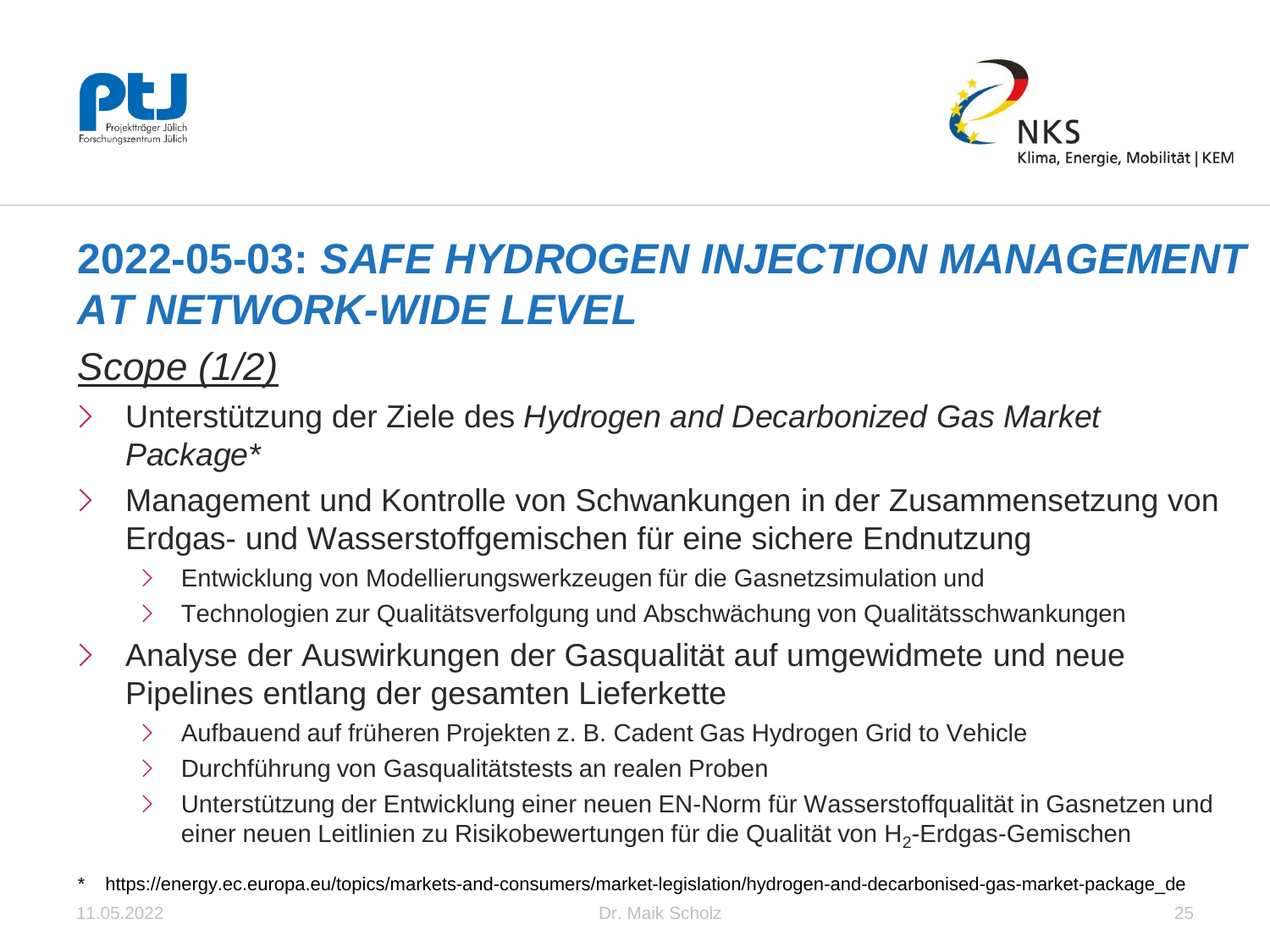



# **2022-05-03:** *SAFE HYDROGEN INJECTION MANAGEMENT AT NETWORK-WIDE LEVEL*

*Scope (2/2)*

- › Analyse und Überprüfung des Verhaltens von Infrastrukturkomponenten in Gegenwart von Wasserstoff
	- › Berücksichtigung der Ergebnisse von CEN H2 PNR (GERG) und HIGGS sowie Kooperation mit Topic HORIZON-JTI-CLEANH2-2022 -02-01 (Prüfprotokolle für metallische Werkstoffe)
	- › Entwicklung einer Datenbank über das Verhalten der Komponenten des Gasnetzes in Gegenwart von Wasserstoff
- › Synergien mit bestehenden Plattformen und/oder Projekten
- › Beitrag zu den Aktivitäten der Mission Innovation 2.0 Clean Hydrogen Mission
	- › Förderung der Zusammenarbeit mit Einrichtungen aus Mitgliedsländern der Clean Hydrogen Mission (kein EU-MS oder AS)
- > Empfehlung der EC: offizielles Normungsgremium im Konsortium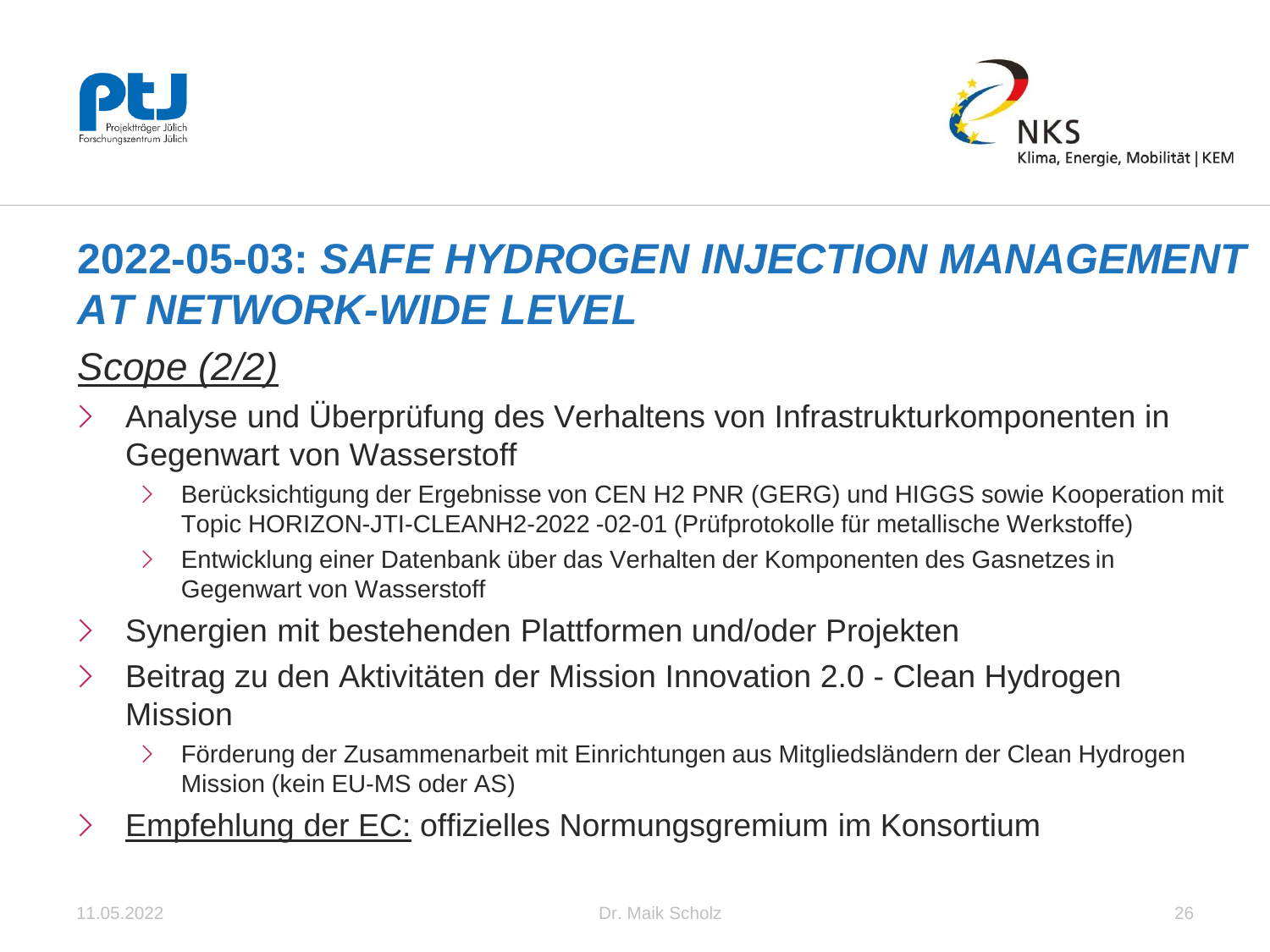



| <b>ToA/</b><br><b>TRL</b>                                                             | <b>EU-Förder-</b><br>anteil | Projekt-<br>anzahl | <b>Förderquote</b>   |  |  |
|---------------------------------------------------------------------------------------|-----------------------------|--------------------|----------------------|--|--|
| IA<br>TRL <sub>8</sub>                                                                | 25 Mio. EUR                 |                    | max.<br>contribution |  |  |
| Min. ein Partner Mitglied von Hydrogen Europe oder<br><b>Hydrogen Europe Research</b> |                             |                    |                      |  |  |

### *Expected outcome*

- › Aktivierung einer dauerhaften Wasserstoffwirtschaft in der Zielregion und darüber hinaus
- › Replizierbares Modell für die wechselseitige Nutzung von Wasserstofferzeugung oder -verteilung und -speicherung
- › Initiierung von min. 5 weiteren Hydrogen Valleys ähnlicher Größe und Reichweite in Europa
- › Verbesserung der öffentlichen Wahrnehmung und Beitrag zu einem EU-Wasserstoffinfrastruktur-Backbone (HRS-Netz, Wasserstoff-Pipeline, umgerüstete Erdgas-Pipeline etc.)
- › Beitrag zu den Zielen der Clean Hydrogen JU (siehe SRIA) und Erreichung der KPI für die im H2-Valley eingesetzten Technologien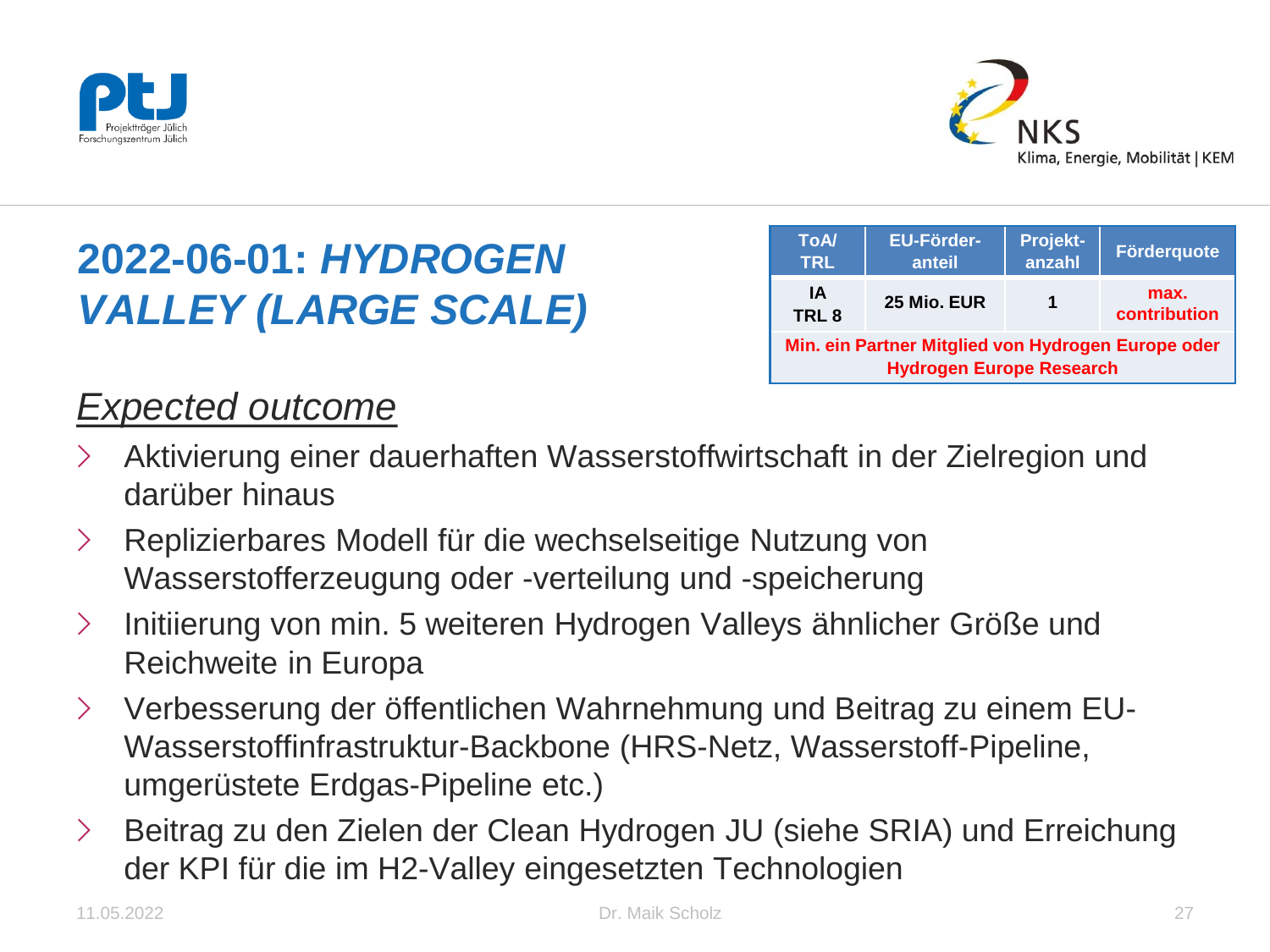



### *Scope (1/3)*

- Technische Anforderungen
	- › Demonstration der Dekarbonisierung durch Wasserstoff in verschiedenen Sektoren
	- › Demonstration der Sektorkopplung und Integration von erneuerbarer Energien durch **Wasserstoff**
	- › Transport, Speicherung und Verteilung von Wasserstoff
	- › Abdeckung der gesamten H2-Wertschöpfungskette (Erhöhung von Energieflexibilität und Widerstandsfähigkeit der Region)  $\rightarrow$  Berücksichtigung der Umweltauswirkungen (z.B. Wassernutzung)
	- › mindestens 2 Jahre Betrieb
- › Größe und Merkmale des Hydrogen Valley
	- › mindestens 5.000 t/a erneuerbaren Wasserstoffs (neue Produktionskapazitäten)
	- › Verwendung von min. zwei FCH-Anwendungen aus mindestens zwei verschiedenen Sektoren (Schwerpunktsektoren: Energie, Industrie und Verkehr)
	- › mindestens 20 % des erzeugten Wasserstoffs für nicht-industrielle Anwendungen
	- $\geq$  überregionaler Austausch von mindestens 20 % des erzeugten Wasserstoffs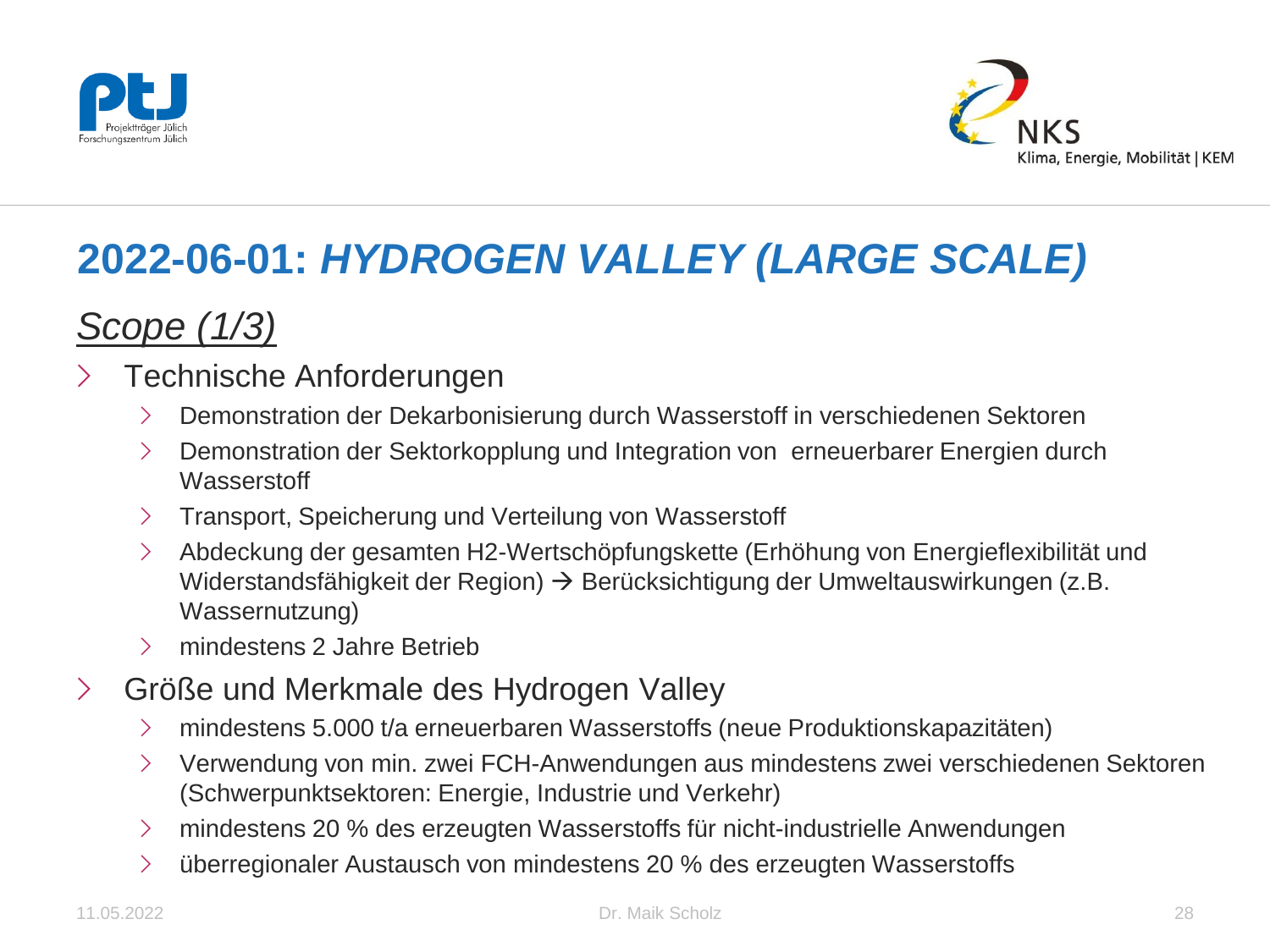



### *Scope (2/3)*

#### › Wasserstoffmärkte

- › Bestehende und neue Märkte für erneuerbaren Wasserstoff aufzeigen
- › Gegebenenfalls Pilotimplementierung eines transnationalen/regionalen/intra-EU Marktes für erneuerbaren Wasserstoff

#### › Wirtschaftliches Wachstum

- › Wirtschaftswachstum, Qualifikationsentwicklung und Schaffung von Arbeitsplätzen durch die Zusammenarbeit aller öffentlichen und privaten Akteure auf europäischer, nationaler und regionaler Ebene
- › Förderung eines Ökosystems für erneuerbaren Wasserstoff als Mechanismus zur Wertschöpfung für die Bevölkerung
- › Förderung der Neuausrichtung der EU-Regionen (z. B. Reindustrialisierung auf Grundlage von Wasserstofftechnologien)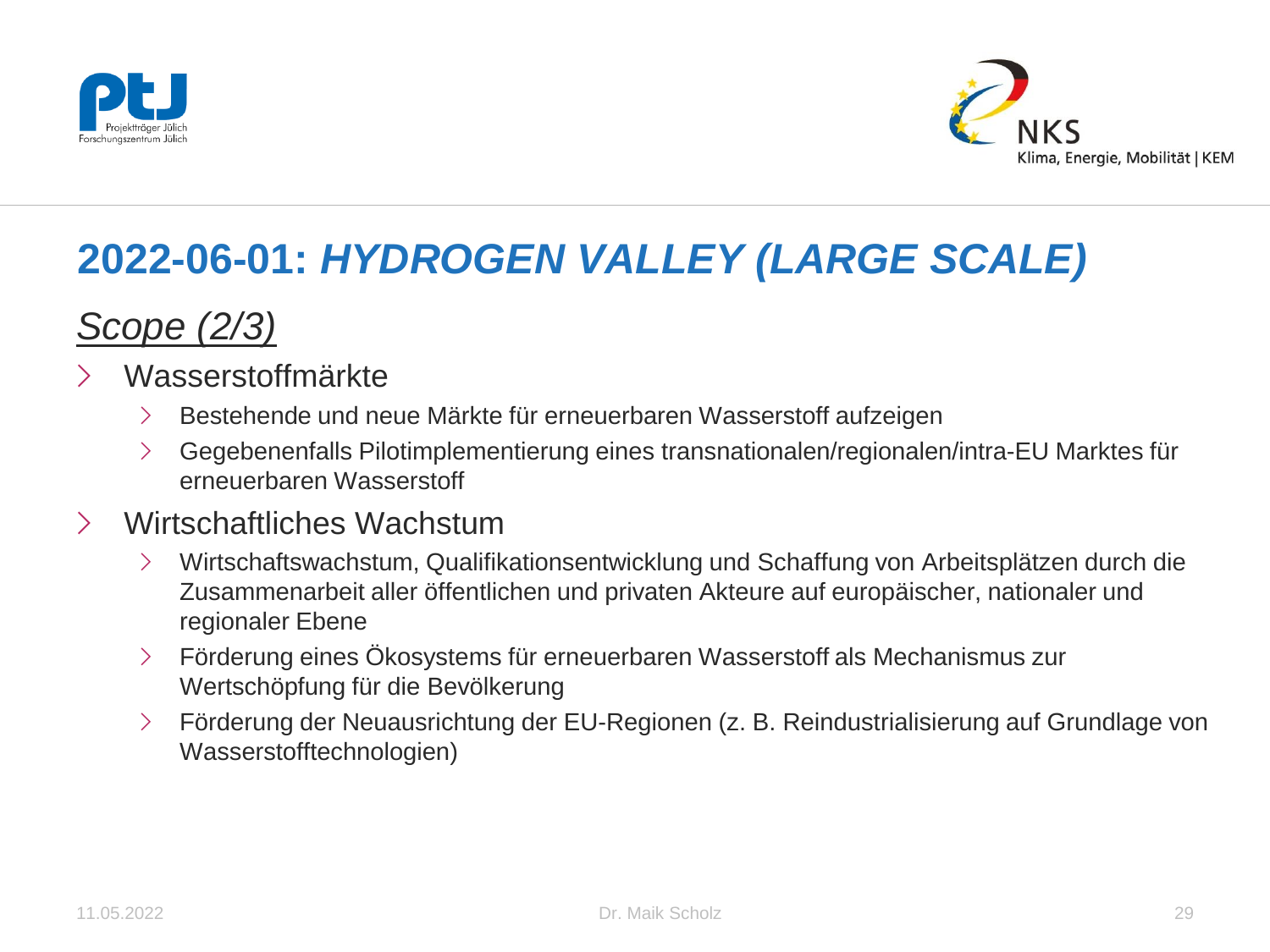



### *Scope (3/3)*

#### › Auswirkungen und Reproduzierbarkeit

- › Entwicklung einer langfristigen Vision (Zusammenarbeit mit Important Project of Common European Interest)
- › Replizierbarkeit und Skalierbarkeit des Projekts, Austausch mit anderen Regionen Europas (insbesondere in Mittel- und Osteuropa) und anderen Hydrogen Valleys
- › Erhöhung der öffentlichen Akzeptanz von Wasserstoff-Ökosystemen

#### › Verpflichtung der Beteiligten und zusätzliche Finanzierungsquellen

- › Zeitplan mit Schlüsselphasen der Implementierung
- › Kofinanzierung durch andere Programme (z.B. ESI-Fonds, NextGenerationEU, JTF, CEF, Innovation Fund, LIFE, etc.)
- › Nachweis des Engagements öffentlicher Einrichtungen (min. in Form von LOI)
- › Verwendung von Herkunftsnachweisen für den produzierten/verwendeten Wasserstoff
- › Beitrag zu den Aktivitäten der Mission Innovation 2.0 Clean Hydrogen Mission